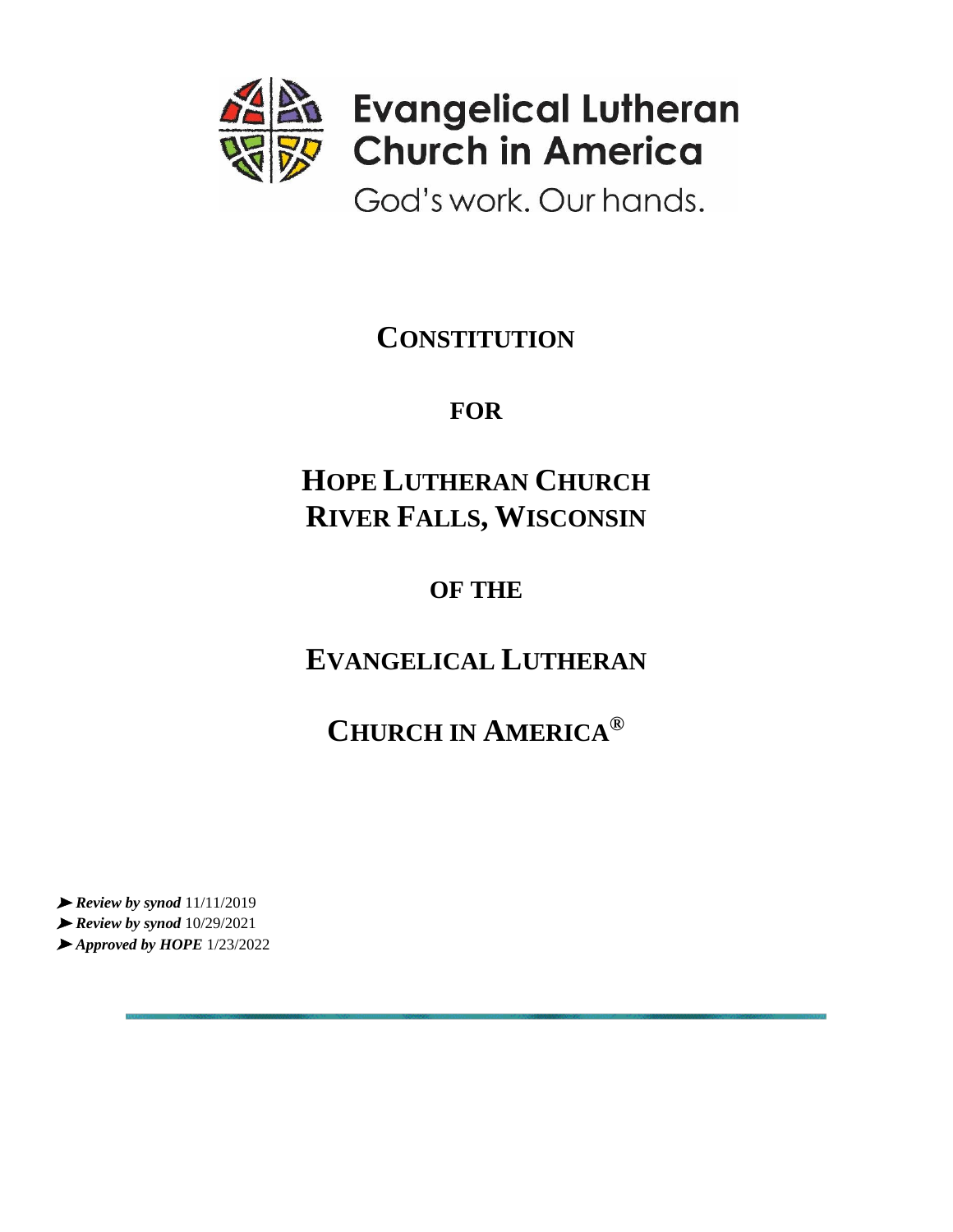# **INTRODUCTION to the** *Model Constitution for Congregations*

The *Model Constitution for Congregations of the Evangelical Lutheran Church in America*, like the other governing documents of this church, reflects the theology and polity of this church as it organizes itself to preach the gospel of Jesus Christ, share the sacraments, reach out to the neighbor with good news and share the love of God in the world. Each expression of this church – churchwide, synod, and congregation — is held together in a relationship of interdependence that encourages each to respond to its context. These documents also demonstrate our commitment to seeing ourselves with others as part of the one, holy, catholic, and apostolic Church. As such, the *Model Constitution for Congregations* is deeply rooted in Scripture, the Lutheran Confessions, and the history of this church and its predecessors.

The *Model Constitution for Congregations* was adopted by the Constituting Convention of the Evangelical Lutheran Church in America, as required by the *Constitutions, Bylaws, and Continuing Resolutions of the Evangelical Lutheran Church in America*. This current edition of the *Model Constitution for Congregations of the Evangelical Lutheran Church in America* contains changes adopted by all churchwide assemblies, including the fifteenth Churchwide Assembly in 2019. It is consistent with the requirements of the governing documents of the ELCA's churchwide organization and synods, and it provides organizational flexibility to recognize the context of local congregations.

► *Required provisions:* Sections of this constitution marked by an asterisk [\*] are required when a congregation amends its governing documents. These sections must be used without alteration or amendment of the text in any manner (*i.e.*, neither additions nor deletions are permissible). This requirement is based on provision 9.52. in the *Constitution, Bylaws, and Continuing Resolutions of the Evangelical Lutheran Church in America*. This provision requires that when a congregation of this church "wishes to amend any provision of its governing documents, the governing documents of that congregation shall be so amended to conform to 9.25.b." in the churchwide constitution. Provisions in the *Model Constitution for Congregations* identified by an asterisk [\*] are those required under ELCA constitutional provision 9.25.b.

➤ *Review by synod:* Each congregation of this church is to provide a copy of its governing documents, and any amendments thereto, to its synod. In accordance with ELCA bylaw 9.53.03., amendments to a congregation constitution become effective *only* when approved by the synod. This bylaw provides:

All proposed changes in the constitution or incorporation documents of a congregation shall be referred to the synod with which the congregation is affiliated. The synod shall notify the congregation of its decision to approve or disapprove the proposed changes; the changes shall go into effect upon notification that the synod has approved them. The synod shall recognize that congregations may organize themselves in a manner which they deem most appropriate.

No governing document amendment will be approved by a synod if it conflicts with the *Constitution, Bylaws, and Continuing Resolutions of the Evangelical Lutheran Church in America*. In order to meet constitutional requirements and to avoid potential problems, all proposed amendments to a congregation's constitutional provisions, bylaws, and continuing resolutions should be submitted to the synod for review.

➤ *Amendment consistent with the Model Constitution for Congregations:* A congregation that amends its constitution to be in conformity with the *Model Constitution for Congregations* will report these changes to its synod. The amendments become effective upon adoption by the congregation, \*C16.04. While synod approval is not required, it is wise to work with the synod in preparing to present these amendments to the congregational meeting.

➤ *Codification explanation:* The *Model Constitution for Congregations* is organized into chapters by general subject matter and codified as (a) constitutional provisions, (b) bylaws, and (c) continuing resolutions. Each provision is preceded by a capital "C." If a constitutional provision is mandatory, it will be preceded by an asterisk, "\*C."

- a. Constitutional provisions are codified with two sets of numbers, preceded by a "C": the chapter number, followed by a period, and a two-digit number. A period follows the two-digit number. Thus, one required constitutional provision related to "Membership" in Chapter 8 is codified as "\*C8.02." A provision in Chapter 12 relating to a report by the Congregation Council to the congregation at an annual meeting is codified as "C12.09." Constitutional provisions are adopted and amended in accordance with Chapter 16 titled "Amendments."
- b. Bylaw provisions follow constitutional provisions to which they apply. They are not intended to be organized in a separate document at the end of the constitutional provisions. Bylaws are codified with three sets of numbers: the chapter number (preceded by a "C"), the related constitutional provision number, and a two-digit number. There are periods after the chapter number, after the reference to the constitutional provision, and after the bylaw number. Thus, a bylaw provision related to "Membership" would be codified as "C8.02.01." A bylaw relating to the contents of an annual report by the Congregation Council to the congregation at an annual meeting would be codified as "C12.09.01." Because bylaws and continuing resolutions normally relate to specific practices and details of each congregation's organization, operation, and life, there is not a model set of bylaws or continuing resolutions. Thus, each congregation has discretion and may develop its own bylaws and continuing resolutions, including bylaws and continuing resolutions under required constitutional provisions, but no such bylaw or continuing resolution may conflict with constitutional provisions in the *Model Constitution for Congregations*, the *Constitution, Bylaws, and Continuing Resolutions of the Evangelical Lutheran Church in America*, or the constitution of the synod, as indicated in \*C6.03.e. Bylaws are adopted and amended in accordance with Chapters 16 and 17.
- c. Continuing resolutions are intended to provide descriptions of operational patterns and practices or of the ongoing responsibilities of committees or other units within the organizational structure of the congregation. They follow the relevant constitutional provision or bylaw to which they refer. Continuing resolutions also are codified with three sets of numbers, except that the third set is preceded by a capital letter. Thus, a continuing resolution describing congregational committees in Chapter 13 might be numbered "C13.07A19." The initial numbers "C13.07" indicate that the continuing resolution relates to the designated constitutional provision, which in this case provides that the duties of congregational committees may be specified in bylaws or continuing resolutions. The final letter and numbers "A19" designate that this is the first continuing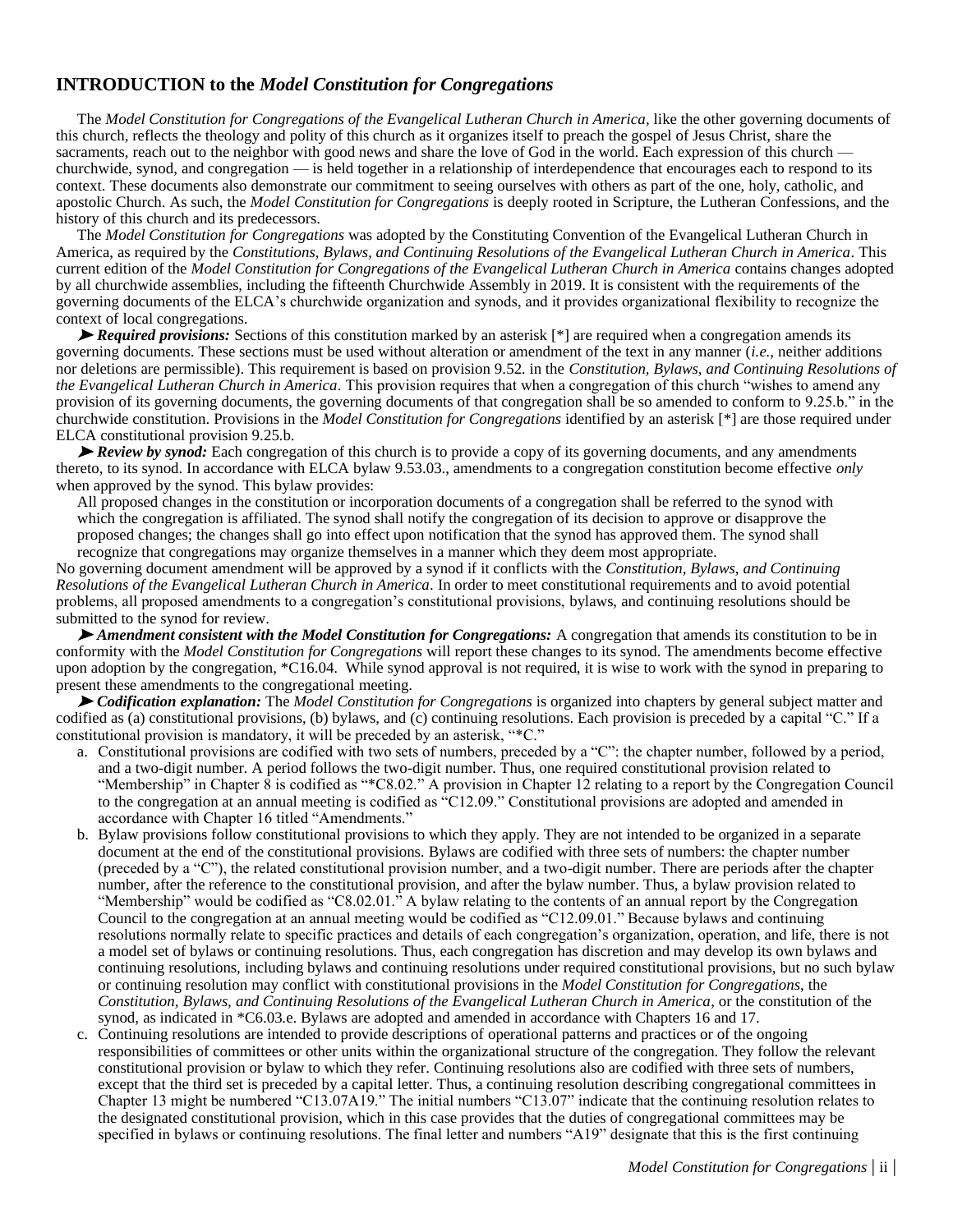resolution "A" and the year that it was adopted, in this example 2019. Continuing resolutions are adopted and amended in accordance with Chapter 18. Unlike constitutional provisions and bylaws which are adopted by the congregation at a legally called and conducted meeting, continuing resolutions may be adopted either by a congregational meeting or by the Congregation Council.

➤ *Missing numbers:* You will notice that certain numbers are missing from the numbering sequence in some chapters. These omissions are intentional. For example, in some chapters the number ".10." and multiples thereof have been reserved for possible use as section headings in future editions.

➤ *Selection of options:* Alternatives are provided in some places within the *Model Constitution for Congregations*. Alternatives are noted by brackets or blank lines. For example, constitutional provision \*C9.01. offers the alternative of election of a call committee by the congregation or by the Congregation Council. Only one alternative should be chosen in each instance where brackets appear in the text. In other provisions, alternative provisions are provided. Thus, in Chapters 11 and 12, regarding "Officers" and "Congregation Council," options are provided separated by the word "or." Each congregation should select one of those options, subject to approval through the synod's constitutional review process. Where a blank line appears, such as in C1.01. or C10.02., the appropriate word, phrase, or number determined by the individual congregation should be inserted.

► *References to church:* In the governing documents, "Church" with a capital letter refers to the one, holy, catholic, and apostolic Church. The words "church" or "this church" in lowercase letters refer to the Evangelical Lutheran Church in America. The specific congregation may be identified, as provided in C1.02., as "this congregation."

► *Guidelines:* A list of guidelines for a congregation engaging in review and amendment of its constitution is available through each synod office and at ELCA.org.

➤ *Consultation and concluding comments:* Each synod has a process to review proposed amendments to congregational constitutions. The work of both congregations in amending their governing documents and the synod in reviewing proposed amendments is facilitated by consultation and cooperation *before* proposed amendments are acted upon by the congregation. In addition, each congregation should establish a process for periodic review of its governing documents. You are encouraged to contact your synod office to assist your congregation in its periodic review of governing document provisions and to assess whether problems may exist with respect to proposed amendments.

The important task of amending a constitution is challenging. It is, however, an essential endeavor that merits thoughtful work. In addressing your constitutional responsibilities, may God grant you and your colleagues wisdom, discernment, and commitment to the unity of this church in faithful witness to our Lord and Savior, Jesus Christ.

> Secretary Wm Chris Boerger Evangelical Lutheran Church in America August 10, 2019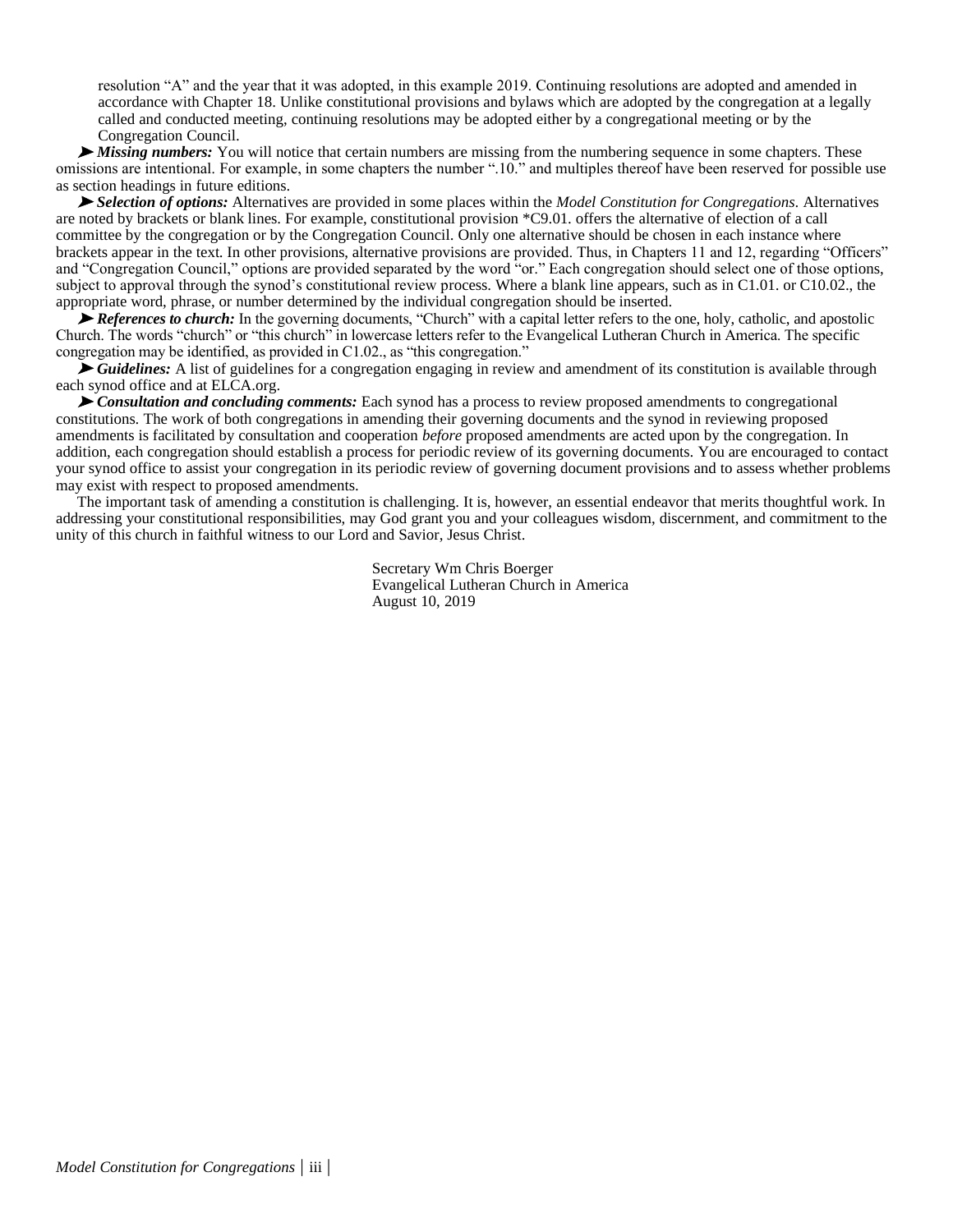# **CONSTITUTION for HOPE LUTHERAN CHURCH RIVER FALLS, WISCONSIN of the EVANGELICAL LUTHERAN CHURCH IN AMERICA®**

# **\*PREAMBLE**\*

We, baptized members of the Church of Christ, responding in faith to the call of the Holy Spirit through the Gospel, desiring to unite together to preach the Word, administer the sacraments, and carry out God's mission, do hereby adopt this constitution and solemnly pledge ourselves to be governed by its provisions. In the name of the Father and of the Son and of the Holy Spirit.

#### **Chapter 1.**

#### **NAME AND INCORPORATION**

- **C1.01.** The name of this congregation shall be HOPE Lutheran Church of RIVER FALLS, WISCONSIN
- **C1.02.** For the purpose of this constitution and the accompanying bylaws, the congregation of HOPE Lutheran Church RIVER FALLS, WISCONSIN is hereinafter designated as "this congregation."
- **C1.11.** This congregation shall be incorporated under the laws of the State of Wisconsin.

#### **Chapter 2.**

#### **CONFESSION OF FAITH**

- **\*C2.01.** This congregation confesses the Triune God, Father, Son, and Holy Spirit.
- **\*C2.02.** This congregation confesses Jesus Christ as Lord and Savior and the Gospel as the power of God for the salvation of all who believe.
	- a. Jesus Christ is the Word of God incarnate, through whom everything was made and through whose life, death, and resurrection God fashions a new creation.
	- b. The proclamation of God's message to us as both Law and Gospel is the Word of God, revealing judgment and mercy through word and deed, beginning with the Word in creation, continuing in the history of Israel, and centering in all its fullness in the person and work of Jesus Christ.
	- c. The canonical Scriptures of the Old and New Testaments are the written Word of God. Inspired by God's Spirit speaking through their authors, they record and announce God's revelation centering in Jesus Christ. Through them God's Spirit speaks to us to create and sustain Christian faith and fellowship for service in the world.
- **\*C2.03.** This congregation accepts the canonical Scriptures of the Old and New Testaments as the inspired Word of God and the authoritative source and norm of its proclamation, faith, and life.
- **\*C2.04.** This congregation accepts the Apostles', Nicene, and Athanasian Creeds as true declarations of the faith of this congregation.
- **\*C2.05.** This congregation accepts the Unaltered Augsburg Confession as a true witness to the Gospel, acknowledging as one with it in faith and doctrine all churches that likewise accept the teachings of the Unaltered Augsburg Confession.
- **\*C2.06.** This congregation accepts the other confessional writings in the Book of Concord, namely, the Apology of the Augsburg Confession, the Smalcald Articles and the Treatise, the Small Catechism, the Large Catechism, and the Formula of Concord, as further valid interpretations of the faith of the Church.
- **\*C2.07.** This congregation confesses the Gospel, recorded in the Holy Scripture and confessed in the ecumenical creeds and Lutheran confessional writings, as the power of God to create and sustain the Church for God's mission in the world.

<sup>\*</sup> Required provision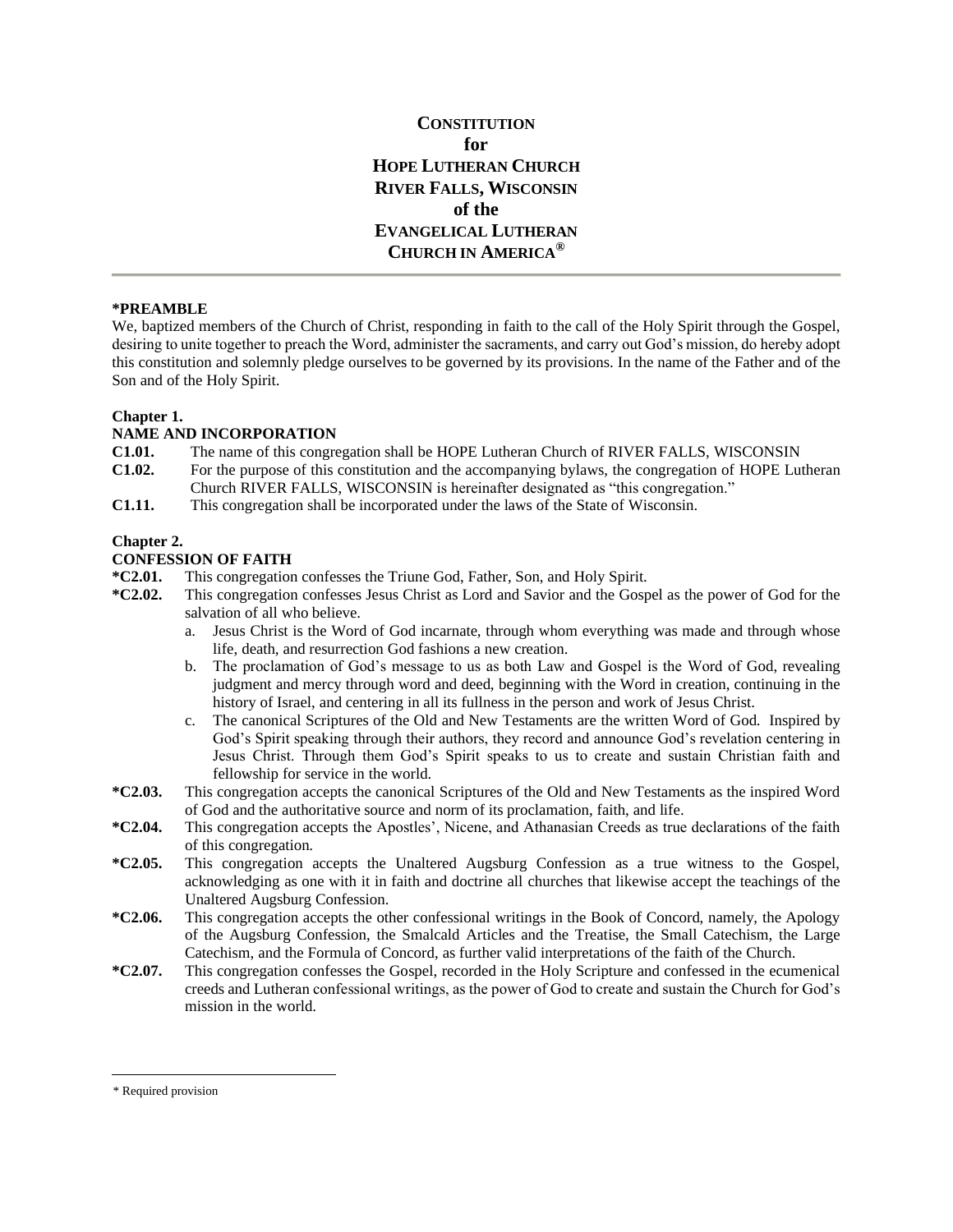# **Chapter 3.**

# **NATURE OF THE CHURCH**

- **\*C3.01.** All power in the Church belongs to our Lord Jesus Christ, its head. All actions of this congregation are to be carried out under his rule and authority.
- **\*C3.02.** This church confesses the one, holy, catholic, and apostolic Church and is resolved to serve Christian unity throughout the world.
- **\*C3.03.** The Church exists both as an inclusive fellowship and as local congregations gathered for worship and Christian service. Congregations find their fulfillment in the universal community of the Church, and the universal Church exists in and through congregations. The Evangelical Lutheran Church in America, therefore, derives its character and powers both from the sanction and representation of its congregations and from its inherent nature as an expression of the broader fellowship of the faithful. In length, it acknowledges itself to be in the historic continuity of the communion of saints; in breadth, it expresses the fellowship of believers and congregations in our day.
- **\*C3.04.** This church, inspired and led by the Holy Spirit, participates in The Lutheran World Federation as a global communion of churches, engaging in faithful witness to the gospel of Jesus Christ and in service for the sake of God's mission in the world.
- **\*C3.05.** The name Evangelical Lutheran Church in America (ELCA or "this church") as used herein refers in general references to this whole church, including its three expressions: congregations, synods, and the churchwide organization. The name Evangelical Lutheran Church in America is also the name of the corporation of the churchwide organization to which specific references may be made herein.

#### **Chapter 4.**

#### **STATEMENT OF PURPOSE**

- **\*C4.01.** The Church is a people created by God in Christ, empowered by the Holy Spirit, called and sent to bear witness to God's creative, redeeming, and sanctifying activity in the world.
- **\*C4.02.** To participate in God's mission, this congregation as a part of the Church shall:
	- a. Worship God in proclamation of the Word and administration of the sacraments and through lives of prayer, praise, thanksgiving, witness, and service.
	- b. Proclaim God's saving Gospel of justification by grace for Christ's sake through faith alone, according to the apostolic witness in the Holy Scripture, preserving and transmitting the Gospel faithfully to future generations.
	- c. Carry out Christ's Great Commission by reaching out to all people to bring them to faith in Christ and by doing all ministry with a global awareness consistent with the understanding of God as Creator, Redeemer, and Sanctifier of all.
	- d. Serve in response to God's love to meet human needs, caring for the sick and the aged, advocating dignity and justice for all people, working for peace and reconciliation among the nations, standing with the poor and powerless, and committing itself to their needs.
	- e. Nurture its members in the Word of God so as to grow in faith and hope and love, to see daily life as the primary setting for the exercise of their Christian calling, and to use the gifts of the Spirit for their life together and for their calling in the world.
	- f. Manifest the unity given to the people of God by living together in the love of Christ and by joining with other Christians in prayer and action to express and preserve the unity which the Spirit gives.

#### **\*C4.03.** To fulfill these purposes, this congregation shall:

- a. Provide services of worship at which the Word of God is preached and the sacraments are administered.
- b. Provide pastoral care and assist all members to participate in this ministry.
- c. Challenge, equip, and support all members in carrying out their calling in their daily lives and in their congregation.
- d. Teach the Word of God.
- e. Witness to the reconciling Word of God in Christ, reaching out to all people.
- f. Respond to human need, work for justice and peace, care for the sick and the suffering, and participate responsibly in society.
- g. Motivate its members to provide financial support for this congregation's ministry and the ministry of the other expressions of the Evangelical Lutheran Church in America.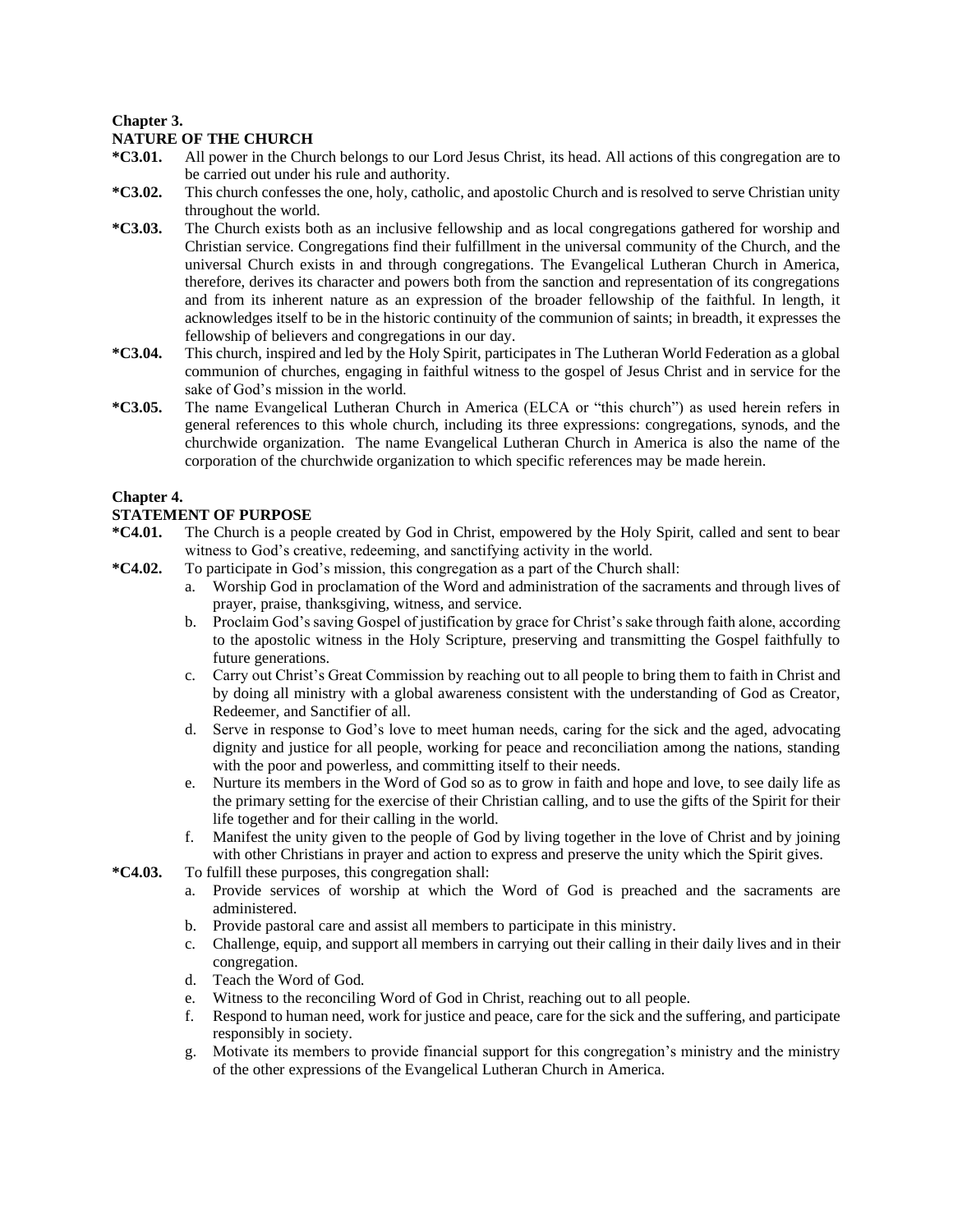- h. Foster and participate in interdependent relationships with other congregations, the synod, and the churchwide organization of the Evangelical Lutheran Church in America.
- i. Foster and participate in ecumenical relationships consistent with churchwide policy.
- **\*C4.04.** This congregation shall develop an organizational structure to be described in the bylaws. The Congregation Council shall prepare descriptions of the responsibilities of each committee, task force, or other organizational group and shall review their actions. Such descriptions shall be contained in continuing resolutions in the section on the Congregation Committees.
- **\*C4.05.** This congregation shall adopt and periodically review a mission statement which will provide specific direction for its programs.
- **\*C4.06.** References herein to the nature of the relationship between the three expressions of this church congregations, synods, and the churchwide organization—as being interdependent or as being in a partnership relationship describe the mutual responsibility of these expressions in God's mission and the fulfillment of the purposes of this church as described in this chapter, and do not imply or describe the creation of partnerships, co-ventures, agencies, or other legal relationships recognized in civil law.
- **C4.07.** HOPE Lutheran Mission Statement HOPE is called by God to look beyond ourselves. We walk together in faith, treasuring all people and sharing with them the love, hope and acceptance that is in Christ.
- **C4.08**. HOPE Lutheran Vision Statement HOPE Journeys Forward

# **Chapter 5.**

# **POWERS OF THE CONGREGATION**

- **\*C5.01.** The powers of this congregation are those necessary to fulfill its purpose.
- **\*C5.02.** The powers of this congregation are vested in the Congregation Meeting called and conducted as provided in this constitution and bylaws.
- **\*C5.03.** Only such authority as is delegated to the Congregation Council or other organizational units in this congregation's governing documents is recognized. All remaining authority is retained by this congregation. This congregation is authorized to:
	- a. call a pastor as provided in Chapter 9;
	- b. terminate the call of a pastor as provided in Chapter 9;
	- c. call a minister of Word and Service;
	- d. terminate the call of a minister of Word and Service in conformity with the constitution of the Evangelical Lutheran Church in America;
	- e. adopt amendments to the constitution, as provided in Chapter 16, amendments to the bylaws, as specified in Chapter 17, and continuing resolutions, as provided in Chapter 18;
	- f. approve the annual budget;
	- g. acquire real and personal property by gift, devise, purchase, or other lawful means;
	- h. hold title to and use its property for any and all activities consistent with its purpose;
	- i. sell, mortgage, lease, transfer, or otherwise dispose of its property by any lawful means;
	- j. elect its Congregation Council and require them to carry out their duties in accordance with the constitution, bylaws, and continuing resolutions; and
	- k. terminate its relationship with the Evangelical Lutheran Church in America as provided in Chapter 6.
- **\*C5.04.** This congregation shall elect from among its voting members laypersons to serve as voting members of the Synod Assembly as well as persons to represent it at meetings of any conference, cluster, coalition, or other area subdivision of which it is a member. The number of persons to be elected by this congregation and other qualifications shall be as prescribed in guidelines established by the Northwest Synod of Wisconsin of the Evangelical Lutheran Church in America.
- **C5.05.** This congregation shall have a mission fund that will operate as specified in this congregation's bylaws. The purpose of the mission fund is to provide for mission work beyond the operational budget of this congregation.

# **Chapter 6.**

# **CHURCH AFFILIATION**

**\*C6.01.** This congregation shall be an interdependent part of the Evangelical Lutheran Church in America or its successor, and of the Northwest Synod of Wisconsin of the Evangelical Lutheran Church in America. This congregation is subject to the discipline of the Evangelical Lutheran Church in America.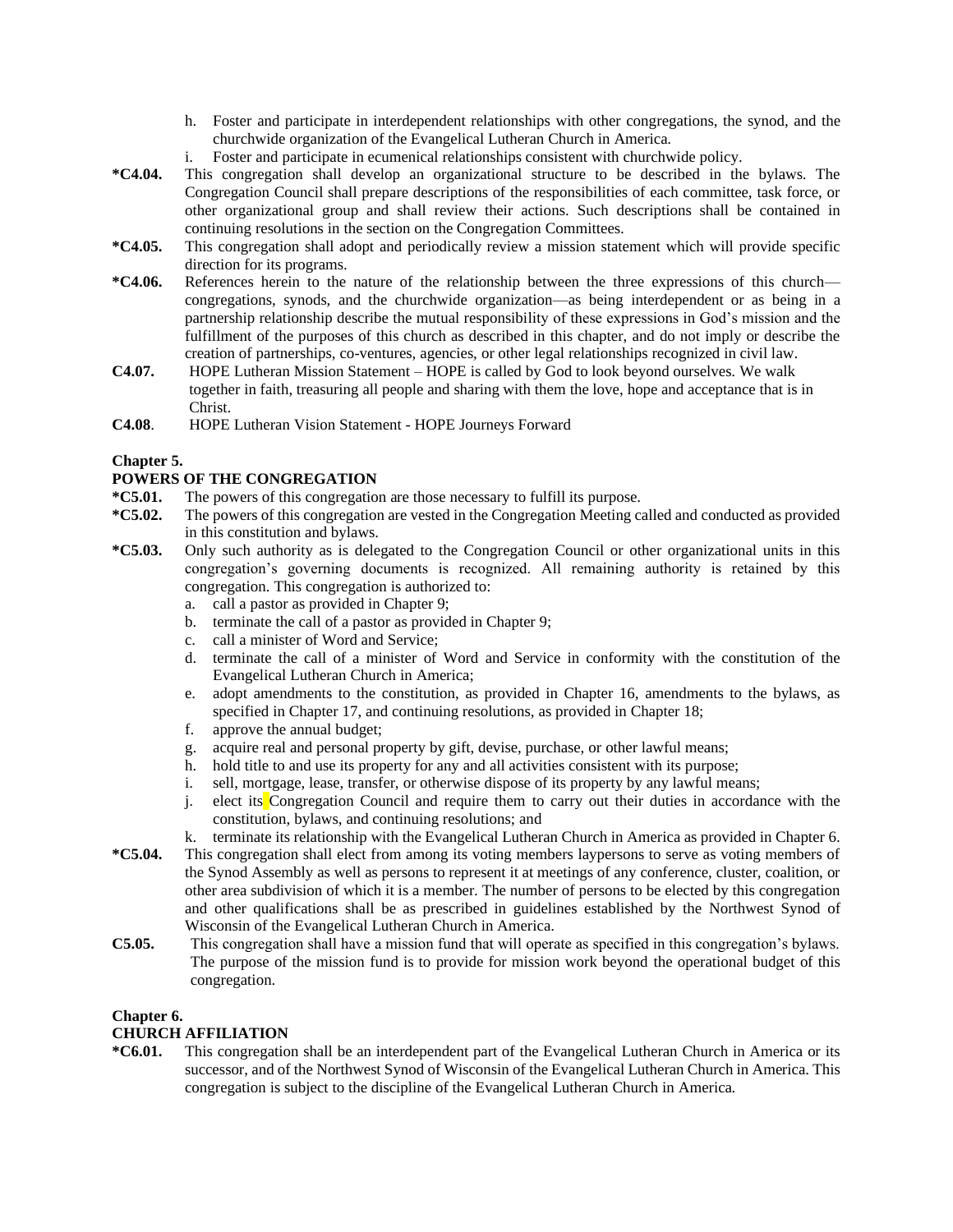- **\*C6.02.** This congregation accepts the Confession of Faith and agrees to the purposes of the Evangelical Lutheran Church in America and shall act in accordance with them.
- **\*C6.03.** This congregation acknowledges its relationship with the Evangelical Lutheran Church in America in which:
	- a. This congregation agrees to be responsible for its life as a Christian community.
	- b. This congregation pledges its financial support and participation in the life and mission of the Evangelical Lutheran Church in America.
	- c. This congregation agrees to call pastoral leadership from the roster of Ministers of Word and Sacrament of the Evangelical Lutheran Church in America in accordance with its call procedures except in special circumstances and with the approval of the bishop of the synod. These special circumstances are limited either to calling a candidate approved for the roster of Ministers of Word and Sacrament of the Evangelical Lutheran Church in America or to contracting for pastoral services with a minister of Word and Sacrament of a church body with which the Evangelical Lutheran Church in America officially has established a relationship of full communion.
	- d. This congregation agrees to consider ministers of Word and Service for call to other staff positions in this congregation according to the procedures of the Evangelical Lutheran Church in America.
	- e. This congregation agrees to file this constitution and any subsequent changes to this constitution with the synod for review to ascertain that all of its provisions are in agreement with the constitution and bylaws of the Evangelical Lutheran Church in America and with the constitution of the synod.
- **\*C6.04.** Affiliation with the Evangelical Lutheran Church in America is terminated as follows:
	- a. This congregation takes action to dissolve.
	- b. This congregation ceases to exist.
	- c. This congregation is removed from membership in the Evangelical Lutheran Church in America according to the procedures for discipline of the Evangelical Lutheran Church in America or in accordance with provision 9.23. of the constitution and bylaws of the Evangelical Lutheran Church in America.
	- d. The Northwest Synod of Wisconsin takes charge and control of the property of this congregation to hold, manage, and convey the same on behalf of the synod pursuant to †S13.24. of the synod constitution. This congregation shall have the right to appeal the decision to the next Synod Assembly. e. This congregation follows the procedures outlined in \*C6.05.
- **\*C6.05.** This congregation may terminate its relationship with the Evangelical Lutheran Church in America by the following procedure:
	- a. A resolution indicating the intent to terminate its relationship must be adopted at two legally called and conducted special meetings of this congregation by a two-thirds vote of the voting members present at each meeting. The first such meeting may be held no sooner than 30 days after written notice of the meeting is received by the bishop of the synod, during which time this congregation shall consult with the bishop and the bishop's designees, if any. The times and manner of the consultation shall be determined by the bishop in consultation with the Congregation Council. Unless he or she is a voting member of this congregation, the bishop and the bishop's designees, if any, shall have voice but not vote at the first meeting.
	- b. Within 10 days after the resolution has been voted upon at the first meeting, the secretary of this congregation shall submit a copy of the resolution to the bishop, attesting that the special meeting was legally called and conducted and certifying the outcome of the vote, and shall send copies of the resolution and certification to voting members of this congregation.
	- c. If the resolution was adopted by a two-thirds vote of the voting members present at the first meeting, the bishop of the synod and this congregation shall continue in consultation, as specified in paragraph a. above, during a period of at least 90 days after receipt by the bishop of the attestation and certification as specified in paragraph b. above.
	- d. If this congregation, after such consultation, is still considering termination of its relationship with this church, such action may be taken at a legally called and conducted special meeting by a twothirds vote of the voting members present. Notice of the second meeting shall be sent to all voting members and to the bishop at least 10 days in advance of the meeting. Unless he or she is a voting member of this congregation, the bishop and the bishop's designees, if any, shall have voice but not vote at the second meeting.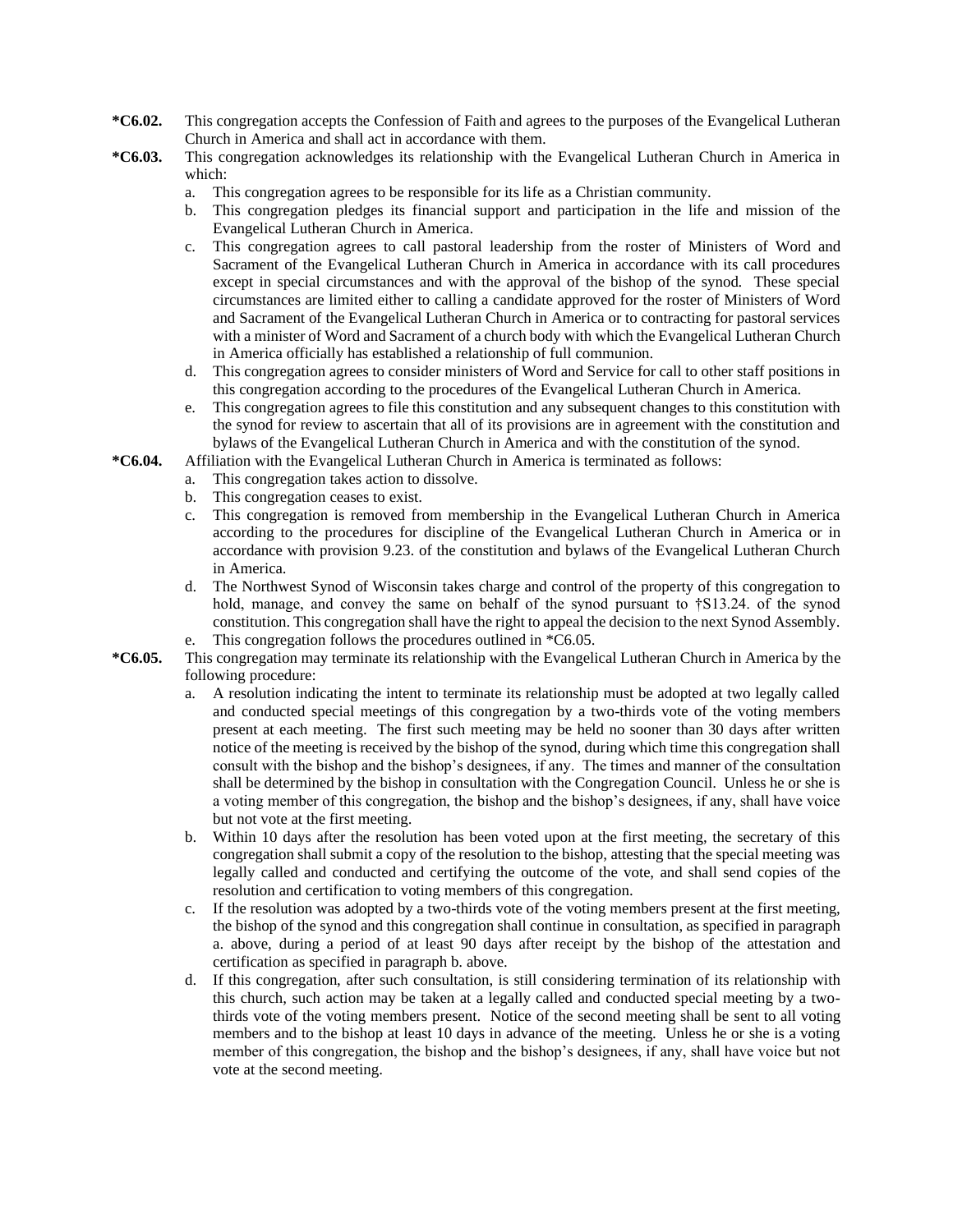- e. Within 10 days after the resolution has been voted upon, the secretary of this congregation shall submit a copy of the resolution to the bishop, attesting that the second special meeting was legally called and conducted and certifying the outcome of the vote, and shall send copies of the resolution and certification to the voting members of the congregation. If the resolution was adopted by a two-thirds vote of the voting members present at the second meeting, the relationship between the congregation and this church shall be terminated subject to Synod Council approval as required by paragraphs f. and g. below.
- f. Unless this notification to the bishop also certifies that this congregation has voted to affiliate with another Lutheran denomination, this congregation shall be deemed an independent or non-Lutheran church, in which case \*C7.04. shall apply.
- g. This congregation shall abide by these covenants by and among the three expressions of this church:
	- 1) Congregations seeking to terminate their relationship with this church which fail or refuse to comply with each of the foregoing provisions in \*C6.05. shall be required to receive Synod Council approval before terminating their membership in this church.
	- 2) Congregations which had been members of the Lutheran Church in America shall be required, in addition to complying with the foregoing provisions in \*C6.05., to receive synod approval before terminating their membership in this church.
	- 3) Congregations established by the Evangelical Lutheran Church in America shall be required, in addition to complying with the foregoing provisions in \*C6.05., to satisfy all financial obligations to this church and receive Synod Council approval before terminating their membership in this church.
- h. If this congregation fails to achieve the required two-thirds vote of voting members present at this congregation's first meeting as specified in paragraph a. above or fails to achieve the required twothirds vote of voting members present at this congregation's second meeting as specified in paragraph d. above, another attempt to consider termination of relationship with this church must follow all requirements of \*C6.05. and may begin no sooner than six months after the meeting at which the twothirds vote was not achieved.
- **\*C6.06.** If this congregation considers relocation, it shall confer with the bishop of the synod in which it is territorially located and the appropriate unit of the churchwide organization before any steps are taken leading to such action. The approval of the Synod Council shall be received before any such action is taken.
- **\*C6.07.** If this congregation considers developing an additional site to be used regularly for worship, it shall confer with the bishop of the synod in which it is territorially located and the appropriate unit of the churchwide organization before any steps are taken leading to such action.

# **Chapter 7.**

# **PROPERTY OWNERSHIP**

- **\*C7.01.** If this congregation ceases to exist, title to undisposed property shall pass to the Northwest Synod of Wisconsin of the Evangelical Lutheran Church in America.
- **\*C7.02.** If this congregation is removed from membership in the Evangelical Lutheran Church in America according to its procedure for discipline or pursuant to 9.23. of the constitution and bylaws of the Evangelical Lutheran Church in America, title to property shall continue to reside in this congregation.
- **\*C7.03.** If the voting members of this congregation present at a legally called and conducted special meeting of this congregation vote to transfer to another Lutheran church body, title to property shall continue to reside in this congregation, provided the process for termination of relationship in \*C6.05. has been followed. Before this congregation takes action to transfer to another Lutheran church body, it shall consult with representatives of the Northwest Synod of Wisconsin.
- **\*C7.04.** If the voting members of this congregation present at a legally called and conducted special meeting of this congregation vote to become independent or relate to a non-Lutheran church body and have followed the process for termination of relationship in \*C6.05., title to property of this congregation shall continue to reside in this congregation only with the consent of the Synod Council. The Synod Council, after consultation with this congregation by the process established by the synod, may give approval to the request to become independent or to relate to a non-Lutheran church body, in which case title shall remain with the majority of this congregation. If the Synod Council fails to give such approval, title shall remain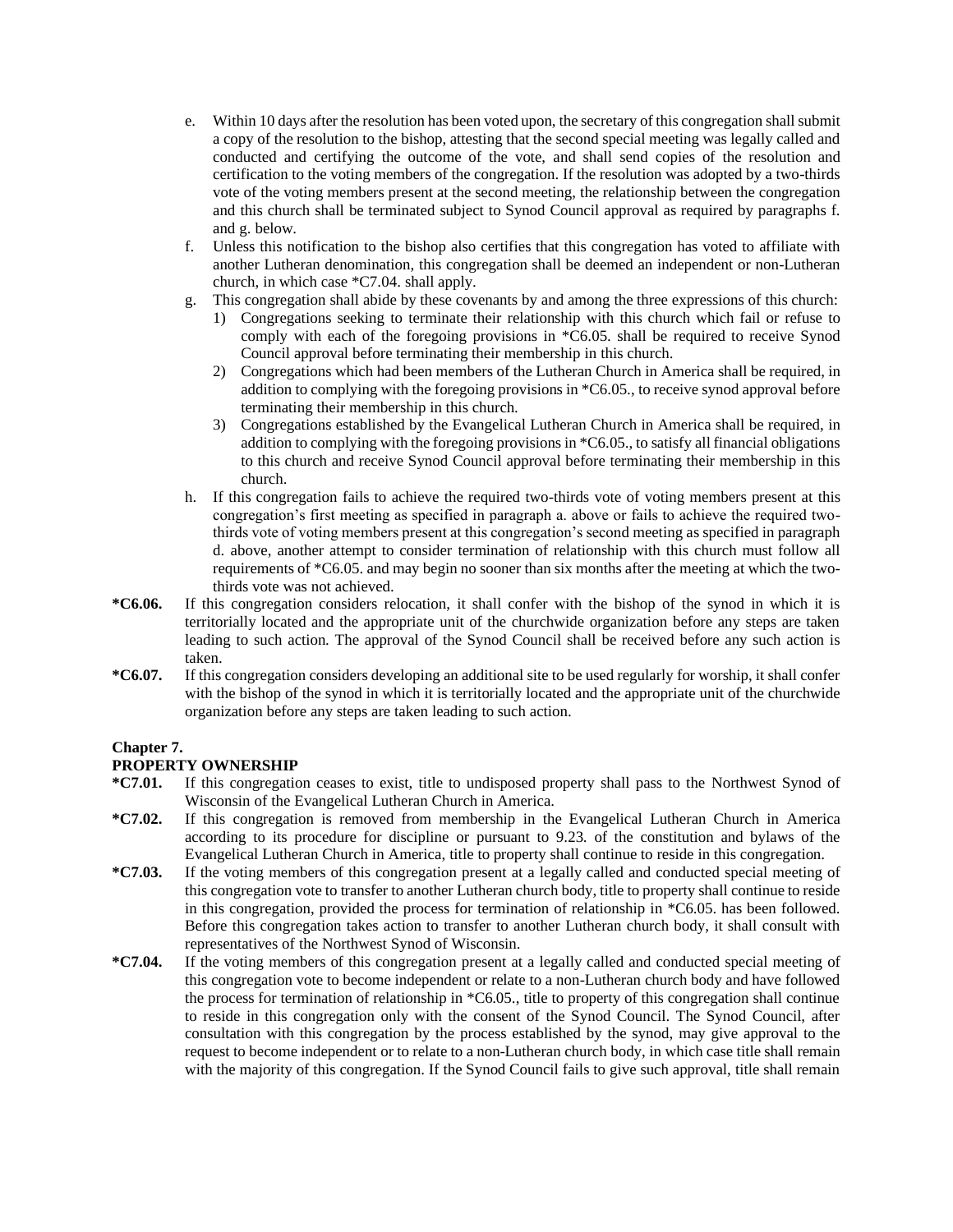with those members who desire to continue as a congregation of the Evangelical Lutheran Church in America. In neither case does title to this congregation's property transfer to the synod

- **\*C7.05.** Notwithstanding the provisions of \*C7.02. and \*C7.03. above, where this congregation has received property from the synod pursuant to a deed or other instrument containing restrictions under provision 9.71.a. of the *Constitution, Bylaws, and Continuing Resolutions of the Evangelical Lutheran Church in America*, this congregation accepts such restrictions and:
	- a. Shall not transfer, encumber, mortgage, or in any way burden or impair any right, title, or interest in the property without prior approval of the Synod Council.
	- b. Shall—upon written demand by the Synod Council, pursuant to †S13.23. of the constitution of the Northwest Synod of Wisconsin—reconvey and transfer all right, title, and interest in the property to the synod.

# **Chapter 8.**

#### **MEMBERSHIP**

- **\*C8.01.** Members of this congregation shall be those baptized persons on the roll of this congregation at the time that this constitution is adopted and those who are admitted thereafter and who have declared and maintain their membership in accordance with the provisions of this constitution and its bylaws.
- **\*C8.02.** Members shall be classified as follows:
	- a. *Baptized* members are those persons who have been received by the Sacrament of Holy Baptism in this congregation, or, having been previously baptized in the name of the Triune God, have been received by certificate of transfer from other Lutheran congregations or by affirmation of faith.
	- b. *Confirmed* members are baptized persons who have been confirmed in this congregation, those who have been received by adult baptism or by transfer as confirmed members from other Lutheran congregations, or baptized persons received by affirmation of faith.
	- c. *Voting* members are confirmed members. Such confirmed members, during the current or preceding calendar year, shall have communed in this congregation and shall have made a contribution of record to this congregation. Members of this congregation who have satisfied these basic standards shall have the privilege of voice and vote at every regular and special meeting of this congregation as well as the other rights and privileges ascribed to voting members by the provisions of this constitution and its bylaws. They shall not have voted as a seasonal member of another congregation of this church in the previous two calendar months.
	- d. *Associate* members are persons holding membership in other ELCA congregations who wish to retain such membership but desire to participate in the life and mission of this congregation. These individuals have all the privileges and duties of membership except voting rights or other rights and privileges ascribed to voting members by the provisions of this constitution and its bylaws.
	- e. *Seasonal* members are voting members of other congregations of this church who wish to retain such membership but desire to participate in the life and mission of this congregation, including exercising limited voting rights in this congregation. The Congregation Council may grant seasonal membership to such persons provided that this congregation is a member of a synod where the Synod Council has approved seasonal member voting on its territory. Such seasonal members shall have all the privileges and duties of voting members except that:
		- 1) they shall not be eligible for elected office in, or for membership on the Congregation Council or on a call committee of, this congregation;
		- 2) they shall not have the right to vote on any matter concerning or affecting the call or termination of call of any minister of this congregation;
		- 3) they shall not have the right to vote on any matter concerning or affecting the affiliation of this congregation with this church;
		- 4) they shall not be eligible to serve as voting members from this congregation of the Synod Assembly or the Churchwide Assembly;
		- 5) they shall not, even if otherwise permitted by this congregation, vote by proxy or by absentee ballot; and
		- 6) they shall not, within any two calendar month period, exercise voting rights in this congregation and in the congregation where they remain voting members.
- **\*C8.03.** All applications for confirmed membership shall be submitted to and shall require the approval of the Congregation Council.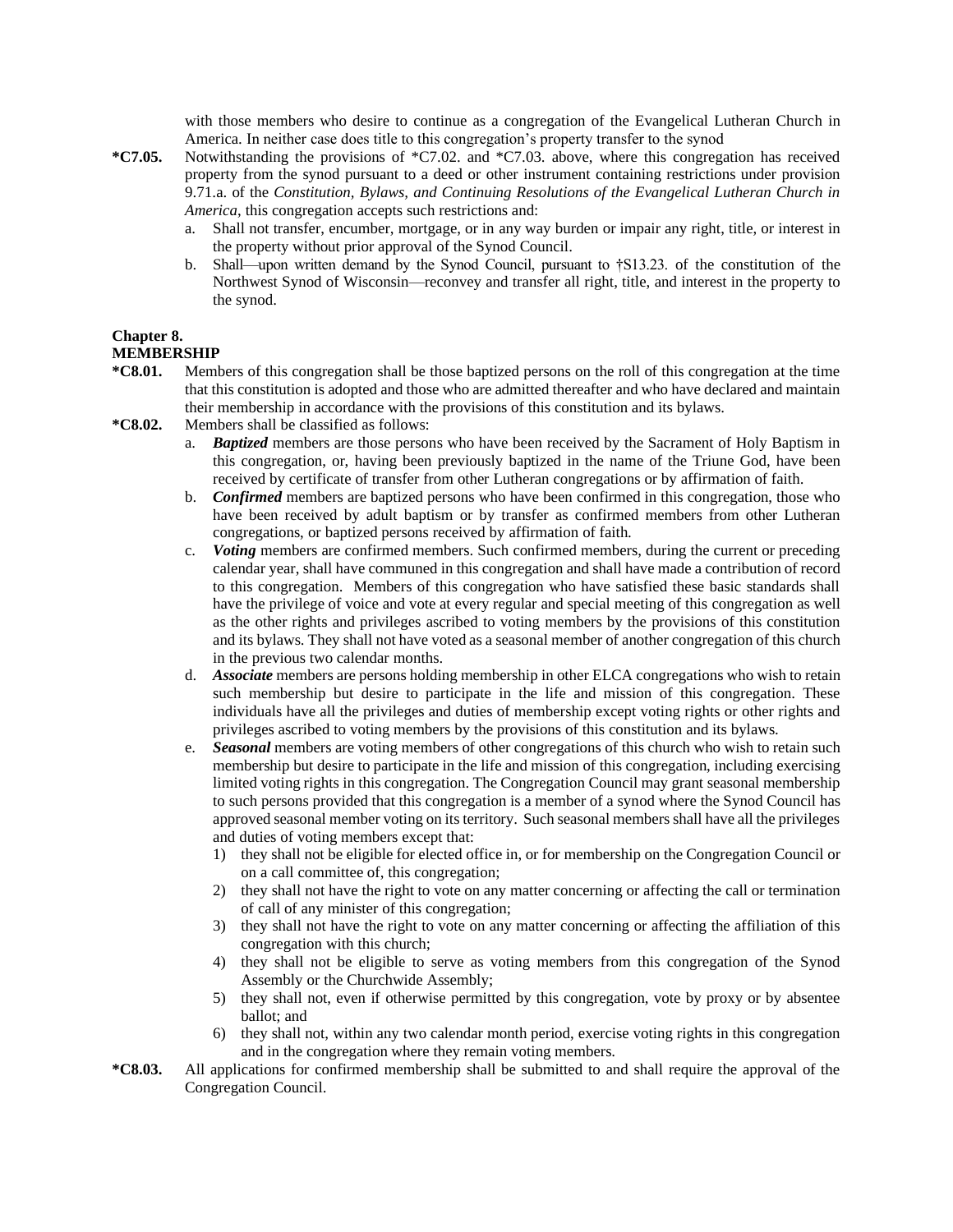- **\*C8.04.** It shall be the privilege and duty of members of this congregation to:
	- a. make regular use of the means of grace, both Word and sacraments;
		- b. live a Christian life in accordance with the Word of God and the teachings of the Lutheran church; and
	- c. support the work of this congregation, the synod, and the churchwide organization of the Evangelical Lutheran Church in America through contributions of their time, abilities, and financial support as biblical stewards.
- **\*C8.05.** Membership in this congregation shall be terminated by any of the following:
	- a. death;
	- b. resignation;
	- c. transfer or release;
	- d. disciplinary action in accordance with Chapter 20 of the constitution and bylaws of the Evangelical Lutheran Church in America; or
	- e. removal from the roll due to inactivity in accordance with the provisions of this constitution and its bylaws.

Such persons who have been removed from the roll of members shall remain persons for whom the Church has a continuing pastoral concern.

# **Chapter 9.**

# **ROSTERED MINISTER**

- **\*C9.01.** Authority to call a pastor shall be in this congregation by at least a two-thirds vote of voting members present and voting at a meeting legally called for that purpose. Before a call is issued, the officers, or a committee elected by this congregation to recommend the call, shall seek the advice and help of the bishop of the synod.
- **\*C9.02.** Only a member of the roster of Ministers of Word and Sacrament of the Evangelical Lutheran Church in America or a candidate for the roster of Ministers of Word and Sacrament who has been recommended for this congregation by the synod bishop may be called as a pastor of this congregation.
- **\*C9.03.** Consistent with the faith and practice of the Evangelical Lutheran Church in America,
	- a. Every minister of Word and Sacrament shall:
		- 1) preach the Word;
		- 2) administer the sacraments;
		- 3) conduct public worship;
		- 4) provide pastoral care;
		- 5) seek out and encourage qualified persons to prepare for the ministry of the Gospel;
		- 6) impart knowledge of this church and its wider ministry through available channels of effective communication;
		- 7) witness to the Kingdom of God in the community, in the nation, and abroad; and
		- 8) speak publicly to the world in solidarity with the poor and oppressed, calling for justice and proclaiming God's love for the world.
	- b. Each pastor with a congregational call shall, within the congregation:
		- 1) offer instruction, confirm, marry, visit the sick and distressed, and bury the dead;
		- 2) relate to all schools and organizations of this congregation;
		- 3) install regularly elected members of the Congregation Council;
		- 4) with the council, administer discipline;
		- 5) endeavor to increase the support given by the congregation to the work of the churchwide organization and of the Northwest Synod of Wisconsin; and
		- 6) encourage adherence to covenantal relationship with this church as expressed in the *Constitutions, Bylaws, and Continuing Resolutions of the Evangelical Lutheran Church in America.*
- **\*C9.04.** The specific duties of the pastor, compensation, and other matters pertaining to the service of the pastor shall be included in a letter of call, which shall be attested by the bishop of the synod.
- **\*C9.05.** The provisions for termination of the mutual relationship between a minister of Word and Sacrament and this congregation shall be as follows: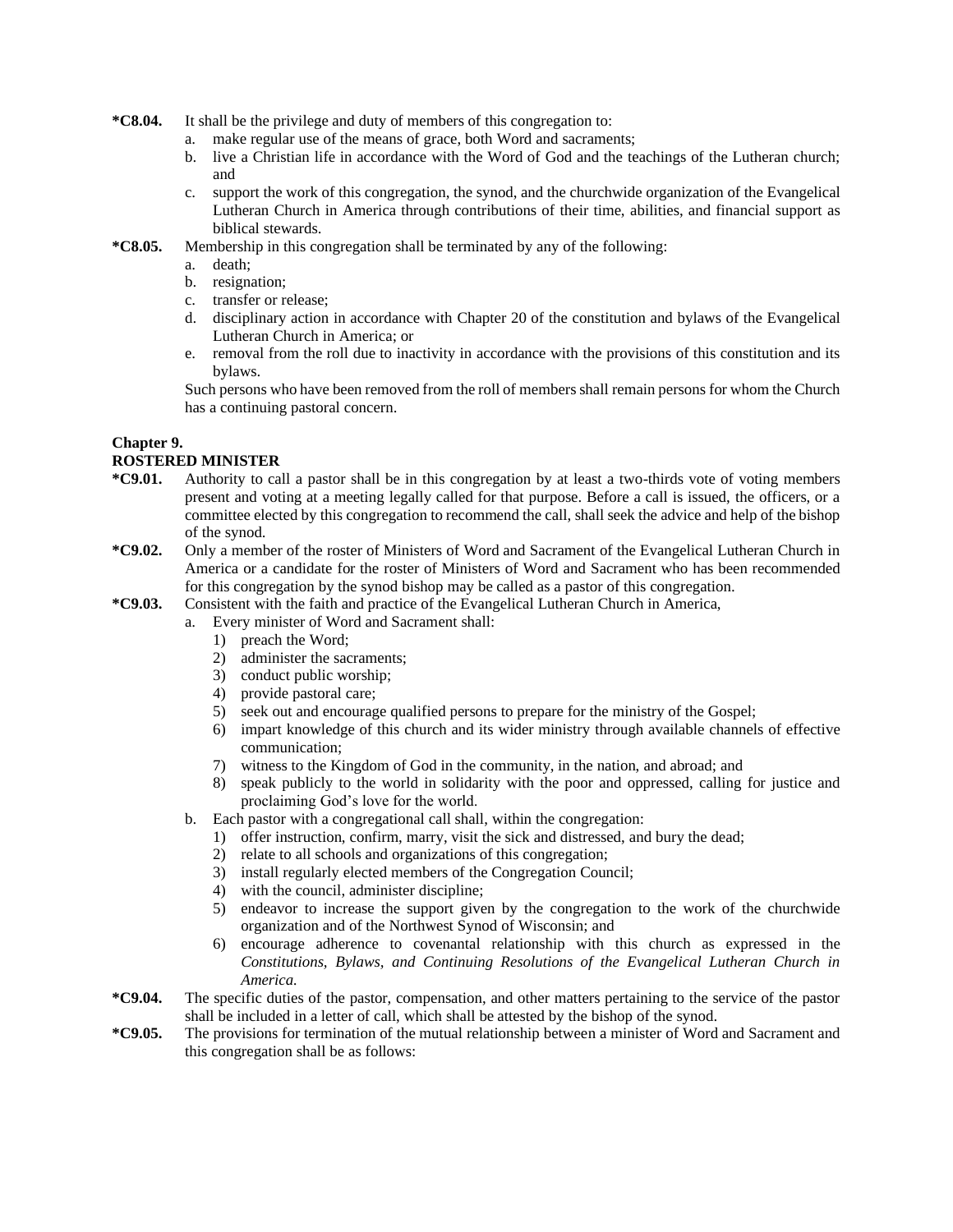- a. The call of this congregation, when accepted by a pastor, shall constitute a continuing mutual relationship and commitment, which shall be terminated only by the pastor's death or, following consultation with the synod bishop, for the following reasons:
	- 1) mutual agreement to terminate the call or the completion of a call for a specific term;
	- 2) resignation of the pastor, which shall become effective, unless otherwise agreed, no later than 30 days after the date on which it was submitted;
	- 3) inability to conduct the pastoral office effectively in this congregation in view of local conditions;
	- 4) physical disability or mental incapacity of the pastor;
	- 5) suspension of the pastor through discipline for more than three months;
	- 6) resignation or removal of the pastor from the roster of Ministers of Word and Sacrament of this church;
	- 7) termination of the relationship between this church and this congregation;
	- 8) dissolution of this congregation or the termination of a parish arrangement; or
	- 9) suspension of this congregation through discipline for more than six months.
- b. When allegations of physical disability or mental incapacity of the pastor under paragraph a.4) above, or ineffective conduct of the pastoral office under paragraph a.3) above, have come to the attention of the bishop of this synod,
	- 1) the bishop in his or her sole discretion may investigate such conditions personally together with a committee of two rostered ministers and one layperson, or
	- 2) when such allegations have been brought to the synod's attention by an official recital of allegations by the Congregation Council or by a petition signed by at least one-third of the voting members of this congregation, the bishop personally shall investigate such conditions together with a committee of two rostered ministers and one layperson.
- c. In case of alleged physical disability or mental incapacity under paragraph a.4) above, the bishop's committee shall obtain and document competent medical opinion concerning the pastor's condition. When a disability or incapacity is evident to the committee, the bishop of this synod may declare the pastorate vacant. When the pastorate is declared vacant, the Synod Council shall list the pastor on the roster of Ministers of Word and Sacrament with disability status. Upon removal of the disability and the restoration of the pastor to health, the bishop shall take steps to enable the pastor to resume the ministry, either in the congregation last served or in another appropriate call.
- d. In the case of alleged local difficulties that imperil the effective functioning of this congregation under paragraph a.3) above, the bishop's committee shall endeavor to hear from all concerned persons, after which the bishop together with the committee shall present their recommendations first to the pastor and then to this congregation. The recommendations of the bishop's committee must address whether the pastor's call should come to an end and, if so, may suggest appropriate severance arrangements. The committee may also propose other actions that should be undertaken by this congregation and by the pastor, if appropriate. If the pastor and congregation agree to carry out such recommendations, no further action need be taken by the synod.
- e. If either party fails to assent to the recommendations of the bishop's committee concerning the pastor's call, this congregation may dismiss the pastor only at a legally called meeting after consultation with the bishop, either (a) by a two-thirds vote of the voting members present and voting where the bishop and the committee did not recommend termination of the call, or (b) by a majority vote of the voting members present and voting where the bishop and the committee recommended termination of the call.
- f. If, in the course of proceedings described in paragraph c. or paragraph d. above, the bishop's committee concludes that there may be grounds for discipline, the committee shall make recommendations concerning disciplinary action in accordance with the provisions of this church's constitution, bylaws, and continuing resolutions.
- **\*C9.06.** At a time of pastoral vacancy, an interim pastor shall be appointed by the bishop of the synod with the consent of this congregation or the Congregation Council.
- **\*C9.07.** During the period of service, an interim pastor shall have the rights and duties in this congregation of a regularly called pastor and may delegate the same in part to a supply pastor with the consent of the bishop of the synod and this congregation or Congregation Council. The interim pastor and any rostered minister providing assistance shall refrain from exerting influence in the selection of a pastor. Unless previously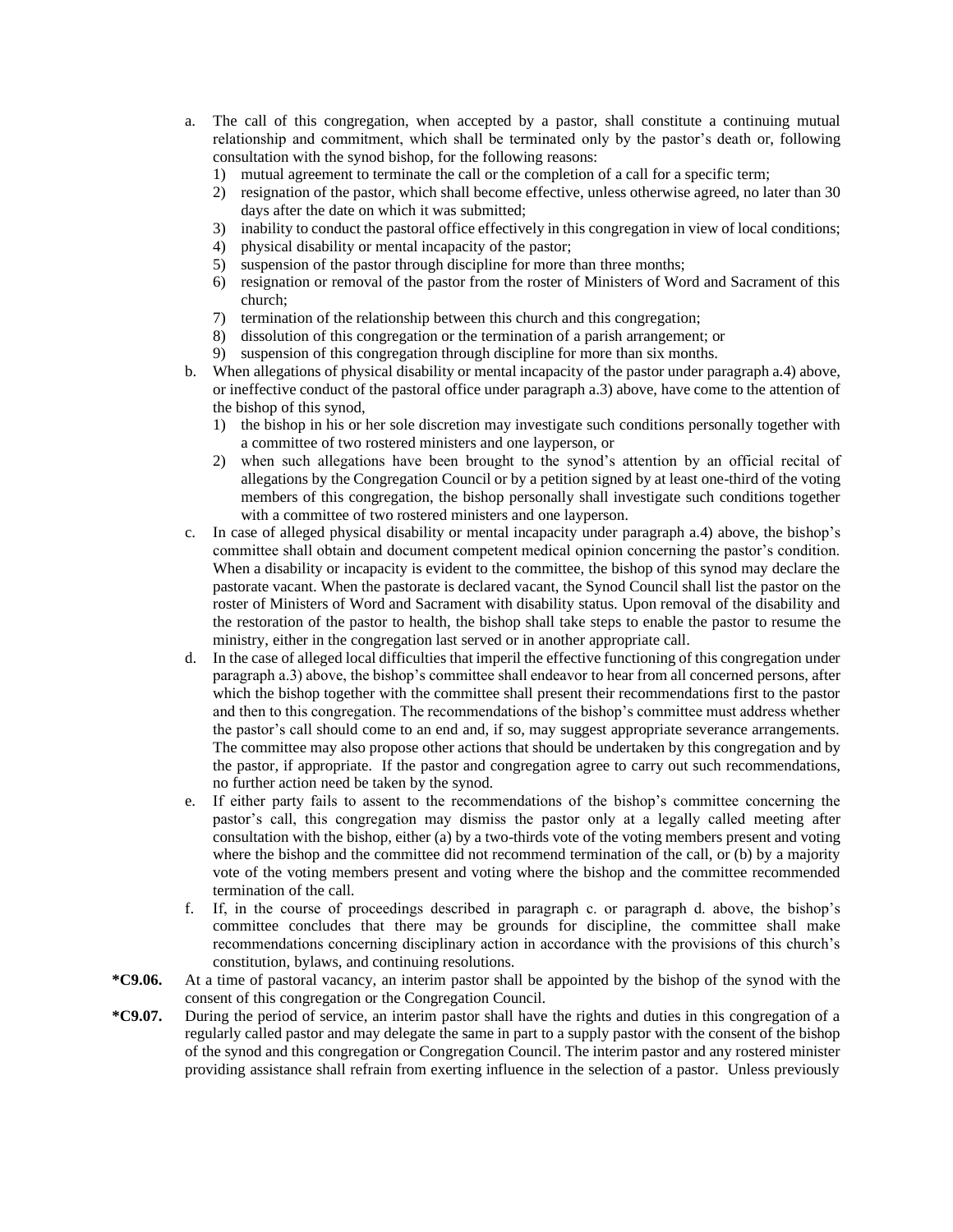agreed upon by the Synod Council, an interim pastor is not available for a regular call to the congregation served.

- **\*C9.08.** This congregation shall make satisfactory settlement of all financial obligations to a former pastor before calling a successor. A pastor shall make satisfactory settlement of all financial obligations to this congregation before beginning service in a call to another congregation or employment in another ministry setting.
- **\*C9.09.** When a pastor is called to serve in company with another pastor or pastors, the privileges and responsibilities of each pastor shall be specified in documents to accompany the call and to be drafted in consultation involving the pastors, the Congregation Council, and the bishop of the synod. As occasion requires, the documents may be revised through a similar consultation.
- **\*C9.11.** With the approval of the bishop of the synod, this congregation may depart from \*C9.05.a. and call a pastor for a specific term. Details of such calls shall be in writing setting forth the purpose and conditions involved. Prior to the completion of a term, the bishop or a designated representative of the bishop shall meet with the pastor and representatives of this congregation for a review of the call. Such a call may also be terminated before its expiration in accordance with the provisions of \*C9.05.a.
- **\*C9.12.** The pastor of this congregation:
	- a. shall keep accurate parochial records of all baptisms, confirmations, marriages, burials, communicants, members received, members dismissed, or members excluded from this congregation;
	- b. shall submit a summary of such statistics annually to the synod; and
	- c. shall become a member of this congregation upon receipt and acceptance of the letter of call. In a parish of multiple congregations, the pastor shall hold membership in one of the congregations.
- **\*C9.13.** The pastor(s) shall submit a report of his or her ministry to the bishop of the synod at least 90 days prior to each regular meeting of the Synod Assembly.
- **\*C9.14.** The parochial records of this congregation shall be maintained by the pastor and shall remain the property of this congregation. The secretary of this congregation shall attest in writing to the bishop of this synod that such records have been placed in his or her hands in good order by a departing pastor before the installation of that pastor in another call or approval of a request for change in roster status.
- **C9.15.** Under special circumstances, subject to the approval of the synod bishop and the concurrence of this congregation, a minister of Word and Sacrament of a church body with which the Evangelical Lutheran Church in America officially has established a relationship of full communion may serve temporarily as pastor of this congregation under a contract between this congregation and the pastor in a form proposed by the synod bishop and approved by this congregation.
- **\*C9.21.** Authority to call a deacon shall be in this congregation by at least a two-thirds vote of voting members present and voting at a meeting legally called for that purpose. Before a call is issued, the officers, or a committee elected by this congregation to recommend the call, shall seek the advice and help of the bishop of the synod.
- **\*C9.22.** Only a member of the roster of Ministers of Word and Service of the Evangelical Lutheran Church in America or a candidate for the roster of Ministers of Word and Service who has been recommended for this congregation by the synod bishop may be called as a deacon of this congregation.
- **\*C9.23.** Consistent with the faith and practice of the Evangelical Lutheran Church in America, every minister of Word and Service shall:
	- a. Be rooted in the Word of God, for proclamation and service;
	- b. Advocate a prophetic diakonia that commits itself to risk-taking and innovative service on the frontiers of the Church's outreach, giving particular attention to the suffering places in God's world;
	- c. Speak publicly to the world in solidarity with the poor and oppressed, calling for justice and proclaiming God's love for the world, witnessing to the realm of God in the community, the nation, and abroad;
	- d. Equip the baptized for ministry in God's world that affirms the gifts of all people;
	- e. Encourage mutual relationships that invite participation and accompaniment of others in God's mission;
	- f. Practice stewardship that respects God's gift of time, talents, and resources;
	- g. Be grounded in a gathered community for ongoing diaconal formation;
	- h. Share knowledge of this church and its wider ministry of the gospel and advocate for the work of all expressions of this church; and
	- i. Identify and encourage qualified persons to prepare for ministry of the gospel.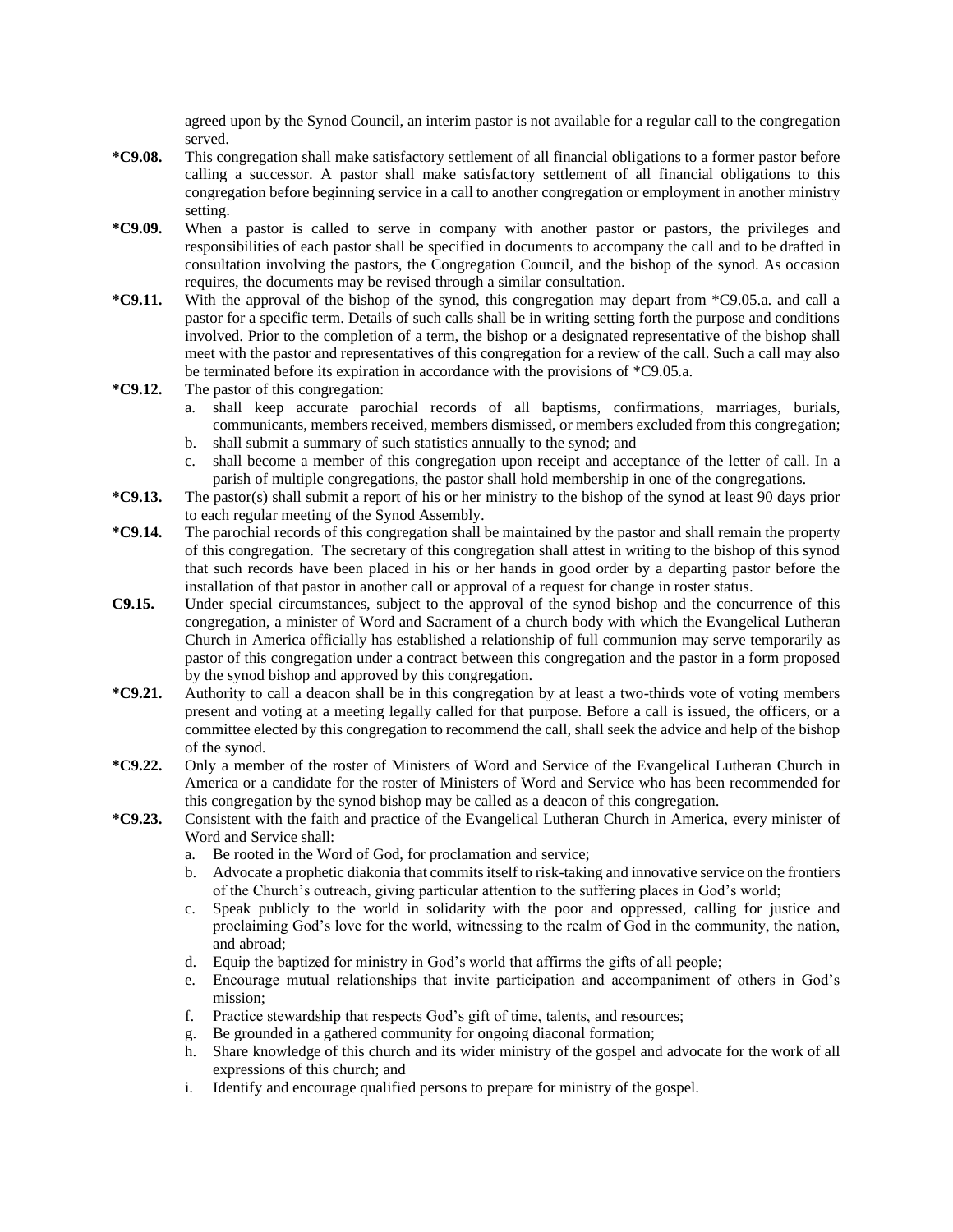- **\*C9.24.** The specific duties of the deacon, compensation, and other matters pertaining to the service of the deacon shall be included in a letter of call, which shall be attested by the bishop of the synod.
- **\*C9.25.** The provisions for termination of the mutual relationship between a minister of Word and Service and a congregation shall be as follows:
	- a. The call of this congregation, when accepted by a deacon, shall constitute a continuing mutual relationship and commitment, which shall be terminated only by the deacon's death or, following consultation with the synod bishop, for the following reasons:
		- 1) mutual agreement to terminate the call or the completion of a call for a specific term;
		- 2) resignation of the deacon, which shall become effective, unless otherwise agreed, no later than 30 days after the date on which it was submitted;
		- 3) inability to conduct the ministry of Word and Service effectively in this congregation in view of local conditions;
		- 4) physical disability or mental incapacity of the deacon;
		- 5) suspension of the deacon through discipline for more than three months;
		- 6) resignation or removal of the deacon from the roster of Ministers of Word and Service of this church;
		- 7) termination of the relationship between this church and this congregation;
		- 8) dissolution of this congregation or the termination of a parish arrangement; or
		- 9) suspension of this congregation through discipline for more than six months.
	- b. When allegations of physical disability or mental incapacity of the deacon under paragraph a.4) above, or ineffective conduct of the office of minister of Word and Service under paragraph a.3) above, have come to the attention of the bishop of this synod,
		- 1) the bishop in his or her sole discretion may investigate such conditions personally together with a committee of two rostered ministers and one layperson, or
		- 2) when such allegations have been brought to the synod's attention by an official recital of allegations by the Congregation Council or by a petition signed by at least one-third of the voting members of this congregation, the bishop personally shall investigate such conditions together with a committee of two rostered ministers and one layperson.
	- c. In case of alleged physical disability or mental incapacity under paragraph a.4) above, the bishop's committee shall obtain and document competent medical opinion concerning the deacon's condition. When a disability or incapacity is evident to the committee, the bishop of this synod may declare the position vacant. When the position is declared vacant, the Synod Council shall list the deacon on the roster of Ministers of Word and Service with disability status. Upon removal of the disability and the restoration of the deacon to health, the bishop shall take steps to enable the deacon to resume the ministry, either in the congregation last served or in another appropriate call.
	- d. In the case of alleged local difficulties that imperil the effective functioning of this congregation under paragraph a.3) above, the bishop's committee shall endeavor to hear from all concerned persons, after which the bishop together with the committee shall present their recommendations first to the deacon and then to this congregation. The recommendations of the bishop's committee must address whether the deacon's call should come to an end and, if so, may suggest appropriate severance arrangements. The committee may also propose other actions that should be undertaken by this congregation and by the deacon, if appropriate. If the deacon and congregation agree to carry out such recommendations, no further action need be taken by the synod.
	- e. If either party fails to assent to the recommendations of the bishop's committee concerning the deacon's call, this congregation may dismiss the deacon only at a legally called meeting after consultation with the bishop, either (a) by a two-thirds vote of the voting members present and voting where the bishop and the committee did not recommend termination of the call, or (b) by a majority vote of the voting members present and voting where the bishop and the committee recommended termination of the call.
	- f. If, in the course of proceedings described in paragraph c. or paragraph d. above, the bishop's committee concludes that there may be grounds for discipline, the committee shall make recommendations concerning disciplinary action in accordance with the provisions of this church's constitution, bylaws, and continuing resolutions.
- **\*C9.26.** This congregation shall make satisfactory settlement of all financial obligations to a former deacon before calling a successor. A deacon shall make satisfactory settlement of all financial obligations to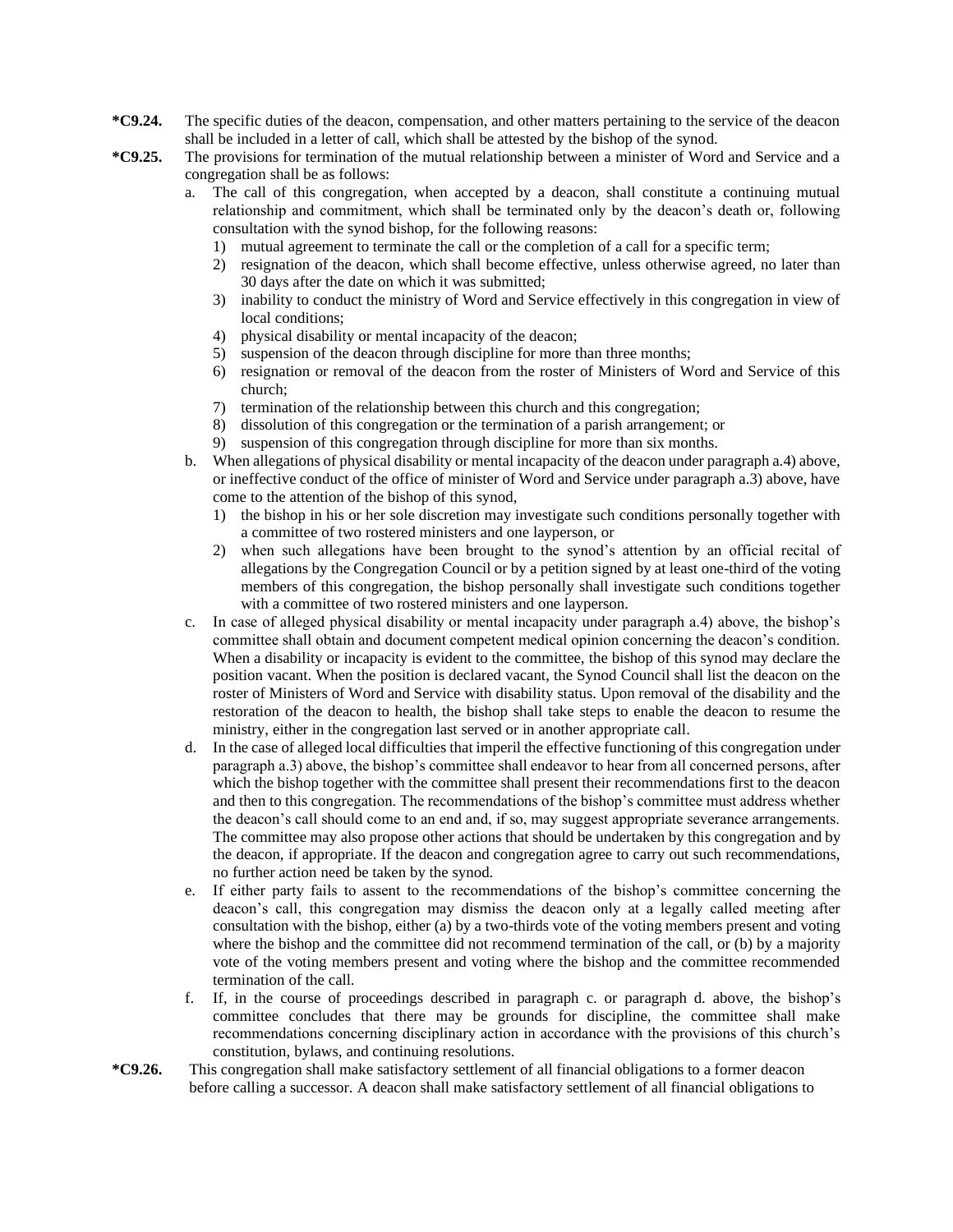this congregation before beginning service in a call to another congregation or employment in another ministry setting.

- **\*C9.27.** When a deacon is called to serve in company with another rostered minister or other rostered ministers, the privileges and responsibilities of each rostered minister shall be specified in documents to accompany the call and to be drafted in consultation involving the rostered ministers, the Congregation Council, and the bishop of the synod. As occasion requires, the documents may be revised through a similar consultation.
- **\*C9.28.** With the approval of the bishop of the synod, this congregation may depart from \*C9.25.a. and call a deacon for a specific term. Details of such calls shall be in writing setting forth the purpose and conditions involved. Prior to the completion of a term, the bishop or a designated representative of the bishop shall meet with the deacon and representatives of this congregation for a review of the call. Such a call may also be terminated before its expiration in accordance with the provisions of \*C9.25.a.
- **\*C9.29.** The deacon shall become a member of this congregation upon receipt and acceptance of the letter of call. In a parish of multiple congregations, the deacon shall hold membership in one of the congregations.
- **\*C9.31.** The deacon(s) shall submit a report of his or her ministry to the bishop of the synod at least 90 days prior to each regular meeting of the Synod Assembly.

# **Chapter 10.**

#### **CONGREGATION MEETING**

- **C10.01.** The annual meeting of this congregation shall be held at a time specified in the bylaws.
- **C10.02.** A special Congregation Meeting may be called by the pastor, the Ministries Council, or the president of this congregation, and shall be called by the president of the congregation upon the written request of fifteen percent of the voting members. The call for each special meeting shall specify the purpose for which it is to be held and no other business shall be transacted.
- **C10.03.** Notice of all meetings of this congregation shall be given at the services of worship on the preceding two consecutive Sundays and by mail to all [voting] members at least 10 days in advance of the date of the meeting. The sending of such notice by electronic communication sent to the last known address of such members or in a method previously requested by the member, shall be sufficient to meet the requirement of "mail".
- **C10.04.** Thirty voting members shall constitute a quorum.
- **C10.05.** Voting by proxy or by absentee ballot shall not be permitted.
- **C10.06.** All actions approved by the congregation shall be by majority vote of those voting members present and voting, except as otherwise provided in this constitution or by state law.
- **C10.07.** *Robert's Rules of Order*, latest edition, shall govern parliamentary procedure of all meetings of this congregation.

# **Chapter 11.**

# **OFFICERS**

- **C11.01.** The officers of this congregation shall be a president, vice president, secretary, and treasurer.
	- a. Duties of the officers shall be specified in the bylaws.
	- b. The officers shall be voting members of the congregation.
	- c. Officers of this congregation shall serve similar offices of the Ministries Council and shall be voting members of the Ministries Council.
- **C11.02.** The congregation shall elect its officers and they shall be the officers of the congregation. The officers shall be elected one office at a time by written ballot and shall serve for one year or until their successors are elected. Their terms shall begin at the close of the annual meeting at which they are elected.
- **C11.03.** No officer shall hold more than one office at a time. No elected officer shall be eligible to serve more than two consecutive terms in the same office, unless discussed and approved by the congregation at the annual meeting.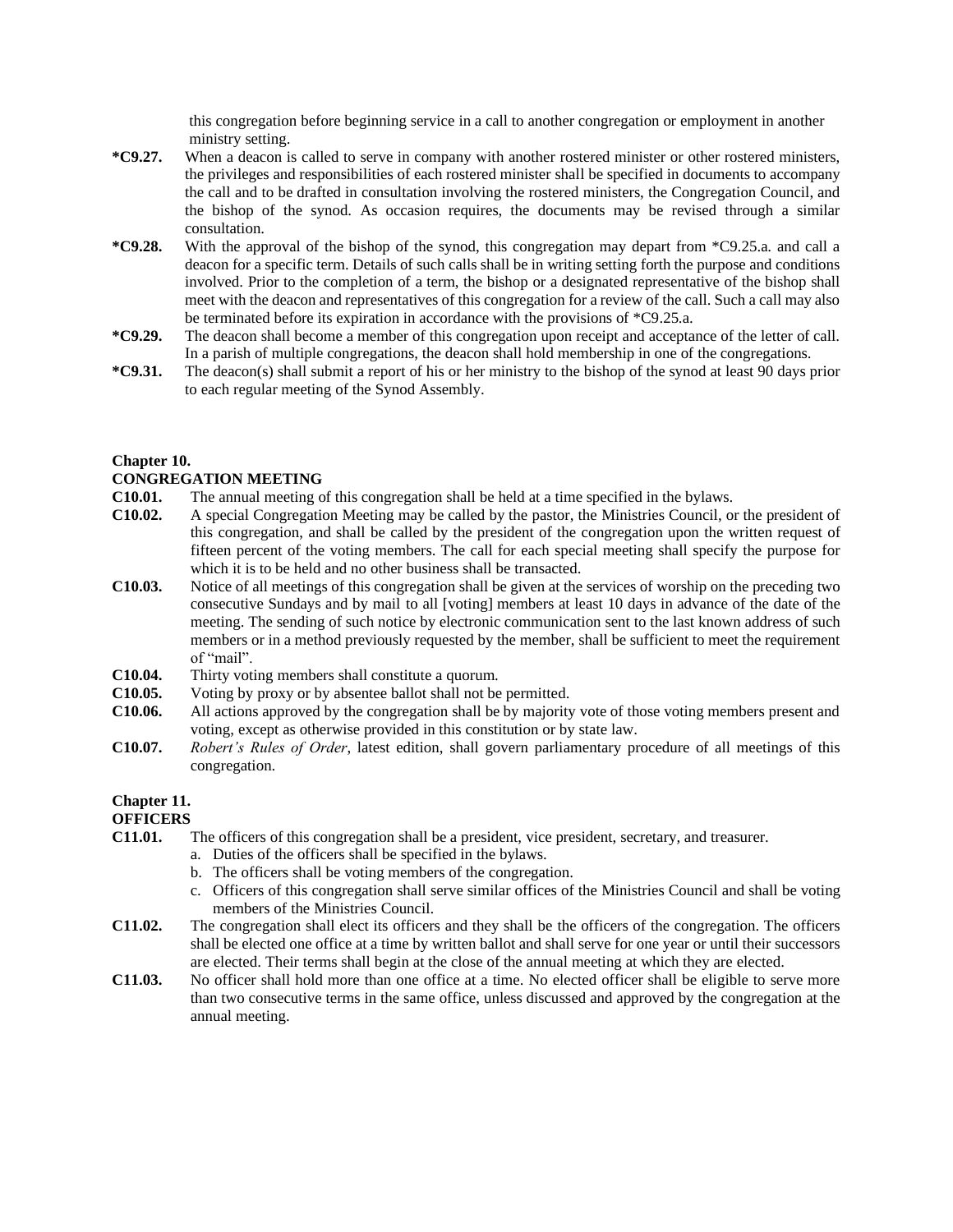# **Chapter 12.**

# **CONGREGATION COUNCIL**

- **C12.01.** The voting membership of the Ministries Council shall consist of the officers of the congregation, and not more than ten nor fewer than five members of the congregation. Any voting member of the congregation may be elected as an officer. Excluding officers of the congregation, all other Ministries Council voting members shall be nominated, who will represent the Standing Ministries, by that Ministry and elected at the annual meeting of the congregation. A member's place on the Ministries Council shall be declared vacant if the member a) ceases to be active in the full life of this congregation or b) is absent from four successive regular meetings of the Ministries Council without cause. Consistent with the laws of the state in which this congregation is incorporated, the congregation may adopt procedures for the removal of a member of the Ministries Council in other circumstances.
- **C12.02.** All terms shall be for 1 year from the annual meeting to the annual meeting. Ministries Council members, excluding officers, may serve a maximum of two consecutive years on the Ministries Council on any single or combination of Ministry leadership, unless discussed and approved by the congregation at the annual meeting
- **C12.03**. Should an officer's place on the Ministries Council be declared vacant, the Ministries Council shall elect, by majority vote, a successor until the next annual meeting. When a Ministries Council member's position be declared vacant that Ministry shall select a replacement to represent that Ministry. In the absence of the ability of the Ministry to fill the vacancy the Ministries Council shall have the power to appoint a member of the congregation to serve until the next annual meeting. Individuals who have served less than one-half of a regular term shall be eligible for nomination and possible election to a full term in accordance with C12.02.
- **C12.04.** The Ministries Council shall have general oversight of the life and activities of this congregation in accordance with the Word of God and the faith and practice of the Evangelical Lutheran Church in America including:
	- a. To lead HOPE Lutheran in stating its mission, long-range planning, setting goals and priorities, and evaluating its activities in light of its mission and goals.
	- b. To seek to involve all members of this congregation in worship, learning, witness, service, and support.
	- c. To oversee and provide for the administration of this congregation to enable it to fulfill its functions and perform its mission.
	- d. To maintain supportive relationships with the pastor and staff and help them annually to evaluate the fulfillment of their calling or employment.
	- e. To be examples individually and corporately of the style of life and ministry expected of all baptized persons.
	- f. To promote a congregational climate of peace and goodwill, and, as differences and conflicts arise, to endeavor to foster mutual understanding.
	- g. To arrange for pastoral service during the sickness or absence of the pastor.
	- h. To emphasize partnership with the synod and churchwide organization of the Evangelical Lutheran Church in America as well as cooperation with other congregations, both Lutheran and non-Lutheran, subject to established policies of the synod and the Evangelical Lutheran Church in America.
	- i. To recommend and encourage the use of program resources produced or approved by the Evangelical Lutheran Church in America.
	- j. To seek out and encourage qualified persons to prepare for the ministry of the Gospel.
- **C12.05.** The Ministries Council shall be responsible for the financial and property matters of this congregation.
	- a. The Ministries Council shall be the board of directors of this congregation, and as such shall be responsible for maintaining and protecting its property and the management of its business and fiscal affairs. It shall have the powers and be subject to the obligations that pertain to such boards under the laws of the State of Wisconsin, except as otherwise provided herein.
	- b. The Ministries Council shall not have the authority to buy, sell, or encumber real property unless specifically authorized to do so by a meeting of the congregation.
	- c. The Ministries Council may enter into contracts of up to \$5,000 for items not included in the budget.
	- d. The Ministries Council shall prepare an annual ministry plan (formerly referred to as the "budget") for adoption by this congregation, shall supervise the expenditure of funds in accordance therewith following its adoption, and may incur obligations of more than \$5,000 in excess of the anticipated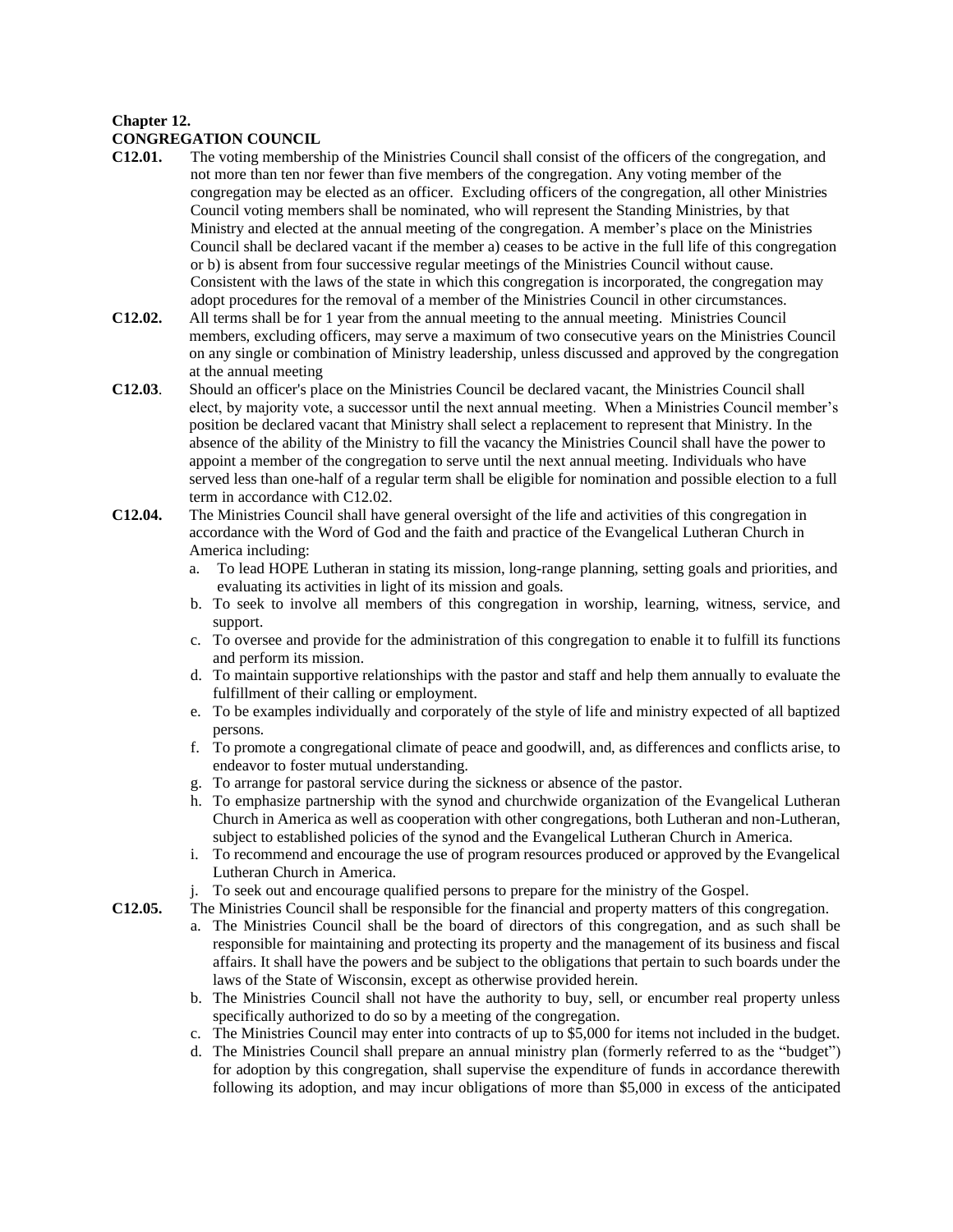receipts only after approval by a Congregation Meeting. The budget shall include this congregation's full indicated share in support of the wider ministry being carried on in partnership with the synod and churchwide organization.

- e. The Ministries Council shall ascertain that the financial affairs of this congregation are being conducted efficiently, giving particular attention to the prompt payment of all obligations and to the regular forwarding of benevolence monies to the synodical treasurer.
- f. The Ministries Council shall be responsible for this congregation's investments and its total insurance program.
- **C12.06.** The Ministries Council shall see that the provisions of this constitution, its bylaws, and the continuing resolutions are carried out.
- **C12.07.** The Ministries Council shall provide for an annual review of the membership roster.
- **C12.08.** The Ministries Council shall be responsible for the employment and supervision of the staff of this congregation. Nothing in this provision shall be deemed to affect the congregation's responsibility for the call, terms of call, or termination of call of any employees who are on a roster of this church.
- **C12.09.** The Ministries Council shall submit a comprehensive report to this congregation at the annual meeting.
- **C12.11.** The Ministries Council shall normally meet once a month. Special meetings may be called by the pastor or the president, and shall be called by the president at the request of at least one-half of its members. Notice of each special meeting shall be given to all who are entitled to be present.
- **C12.12.** A quorum for the transaction of business shall consist of a majority of the members of the Ministries Council, including the pastor or interim pastor, except when the pastor or interim pastor requests or consents to be absent and has given prior approval to the agenda for a particular regular or special meeting, which shall be the only business considered at that meeting. Chronic or repeated absence of the pastor or interim pastor who has refused approval of the agenda of a subsequent regular or special meeting shall not preclude action by the Ministries Council, following consultation with the synodical bishop.

# **Chapter 13.**

#### **CONGREGATION MINISTRIES**

- **C13.01.** The officers of this congregation and the pastor shall constitute the *Executive Ministry*.
- **C13.02.** A *Nominating Ministry* of three voting members of this congregation (plus the Vice President of the Ministries Council) shall be elected at the annual meeting for a term of one year. Members of the Nominating Ministry are not eligible for consecutive reelection.
- **C13.03.** An *Audit Ministry* of two voting members shall be elected by the Ministries Council. Audit Ministry members shall not be members of the Ministries Council. Term of office shall be two years, with one member elected each year. Members shall be eligible for reelection.
- **C13.04.** A *Memorial Ministry* of two or more voting members of this congregation shall be elected by the Ministries Council. Term of office shall be two years, with at least one member elected each year. Members shall be eligible for reelection.
- **C13.05.** The past presidents shall constitute a *Pastor/Parish Relationship Ministry* to foster and nurture the relationship of pastor and congregation. Duties of the Pastor/Parish Relationship Ministry shall be specified in the bylaws.
- **C13.06.** When a pastoral vacancy occurs, a Call Ministry of voting members of the congregation shall be elected by this congregation. The Call Ministry shall consist of no less than 6 members. The term of office will terminate upon installation of the newly called pastor.
- **C13.07.** Other ministries of this congregation may be formed, as the need arises, by decision of the Ministries Council.
- **C13.08.** Duties of ministries of this congregation shall be specified in the bylaws.
- **C13.09.** The pastor of this congregation shall be *ex officio* a member of all ministries of the congregation.
- **C13.010.** Standing Ministries Standing Ministries shall have a voting representative on the Ministries Council.
- **C13.11.** Non Standing Ministries Non Standing Ministries shall not have a voting representative on the Ministries Council.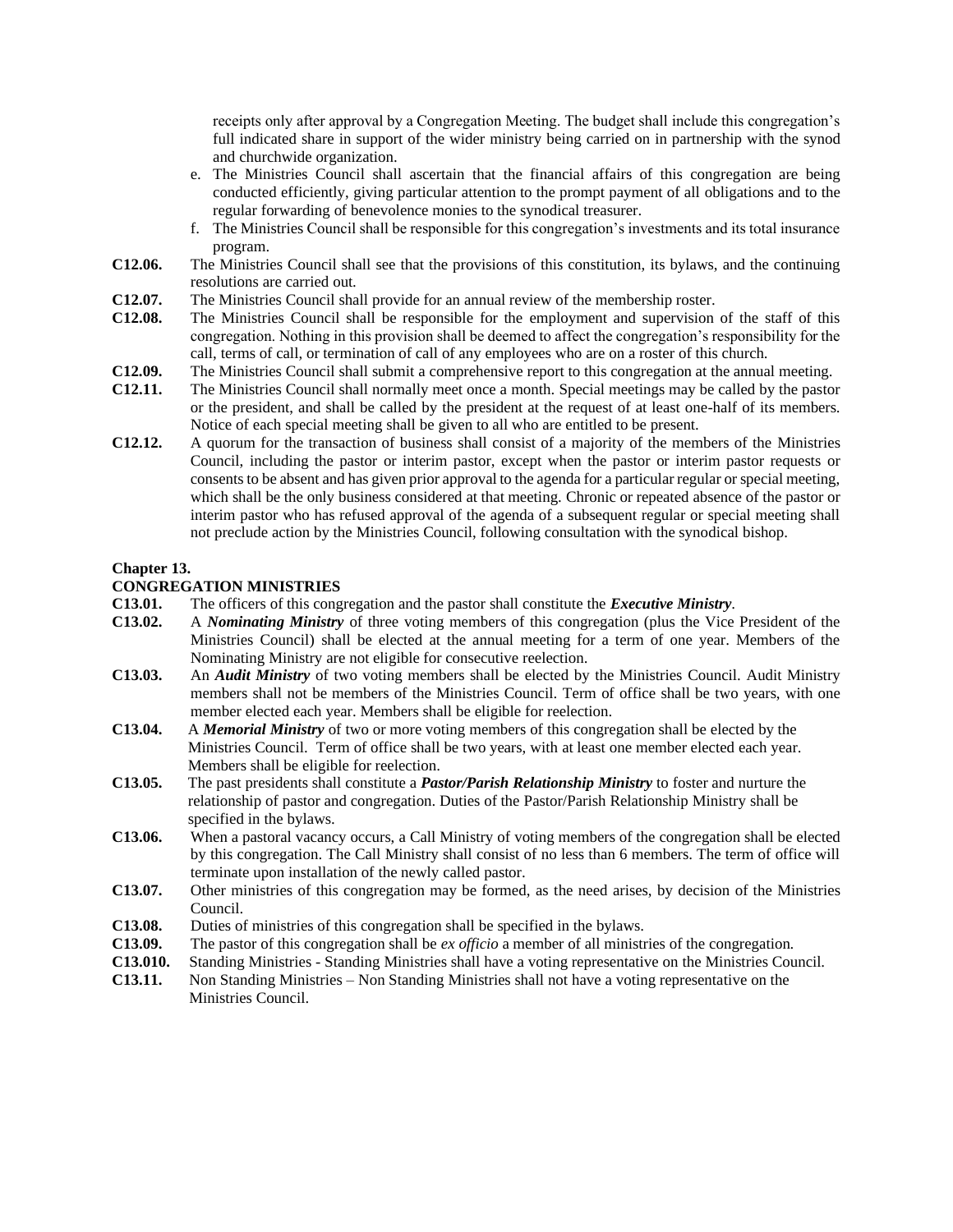#### **Chapter 14.**

#### **MINISTRIES WITHIN THE CONGREGATION**

**C14.01.** All Ministries of HOPE Lutheran shall exist to extend God's grace in Christ Jesus to all persons. As outgrowths and expressions of this congregation's life, these Ministries will be guided by God's vision for HOPE Lutheran's ministry as discerned and articulated by HOPE Lutheran congregation. Such discernment will be fluid and on-going, led by the Holy Spirit, and celebrated as reports concerning membership, work and finances are received.

#### **Chapter 15.**

# **DISCIPLINE OF MEMBERS AND ADJUDICATION**

- **\*C15.01.** Persistent and public denial of the Christian faith, willful or criminal conduct grossly unbecoming a member of the Church of Christ, continual and intentional interference with the ministry of this congregation, or willful and repeated harassment or defamation of member(s) of this congregation is sufficient cause for discipline of a member. Prior to disciplinary action, reconciliation and repentance will be attempted following Matthew 18:15–17, proceeding through these successive steps, as necessary: a) private counsel and admonition by the pastor, b) censure and admonition by the pastor in the presence of two or three witnesses, c) written referral of the matter by the Congregation Council to the vice president of the synod, who will refer it to a consultation panel drawn from the Consultation Committee of the synod, and d) written referral of the matter by the consultation panel to the Committee on Discipline of the synod. If, for any reason, the pastor is unable to administer the admonitions required by paragraphs a. and b. hereof, those steps may be performed by another pastor chosen by the Executive Committee of the Ministries Council.
- **\*C15.02.** The process for discipline of a member of this congregation shall be governed as prescribed by the chapter on discipline in the *Constitution, Bylaws, and Continuing Resolutions of the Evangelical Lutheran Church in America*. If the counseling, censure, and admonitions pursuant to \*C15.01. do not result in repentance and amendment of life, charges against the accused member(s) that are specific and in writing may be prepared by the Ministries Council, signed, and submitted to the vice president of the synod. The vice president shall select from the synod's Consultation Committee a panel of five members (three laypersons and two ministers of Word and Sacrament). A copy of the written charges shall be provided to the consultation panel and the accused member(s). The consultation panel, after requesting a written reply to the charges from the accused member(s), shall consider the matter and seek a resolution by means of investigation, consultation, mediation, or whatever other means may seem appropriate. The panel's efforts to reach a mutually agreeable resolution shall continue for no more than 45 days after the matter is submitted to it.
- **\*C15.03.** If the consultation panel fails to resolve the matter, that panel shall refer the case in writing, including the written charges and the accused member's reply, to the Committee on Discipline of the synod for a hearing. A copy of the panel's written referral shall be delivered to the vice president of the synod, the Ministries Council, and the accused member(s) at the same time it is sent to the Committee on Discipline of the synod. The Executive Committee of the Synod Council shall then select six members from the Committee on Discipline to decide the case and shall appoint a member of the Synod Council to preside as nonvoting chair. Those six members, plus the nonvoting chair, comprise the discipline hearing panel for deciding the case. The Congregation Council and the accused member(s) are the parties to the case.
- **\*C15.04.** The discipline hearing panel shall commence and conduct the disciplinary hearing in accordance with the provisions governing discipline of congregation members prescribed in the *Constitution, Bylaws, and Continuing Resolutions of the Evangelical Lutheran Church in America.*
- **\*C15.05.** By the vote of at least two-thirds of the members of the discipline hearing panel who are present and voting, one of the following disciplinary sanctions can be imposed:
	- a. suspension from the privileges of congregation membership for a designated period of time;
	- b. suspension from the privileges of congregation membership until the pastor and Congregation Council receive evidence, satisfactory to them, of repentance and amendment of life;
	- c. termination of membership in this congregation; or
	- d. termination of membership in this congregation and exclusion from the church property and from all congregation activities.
- **\*C15.06.** The written decision of the discipline hearing panel shall be sent to the vice president of the synod, the accused member(s), and the Congregation Council as required by the *Constitution, Bylaws, and*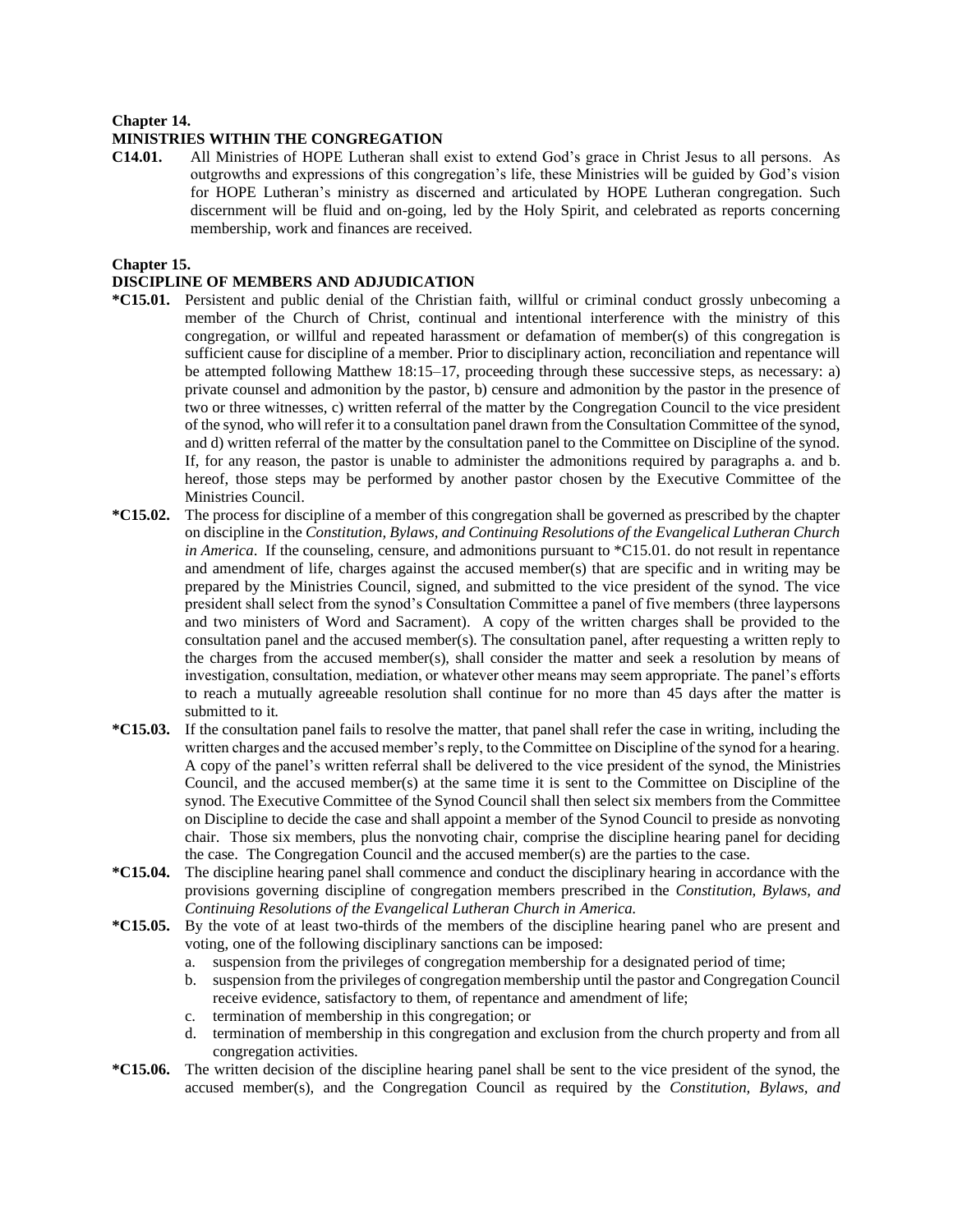*Continuing Resolutions of the Evangelical Lutheran Church in America*. The decision of the discipline hearing panel shall be implemented by the Congregation Council and recorded in the minutes of the next council meeting.

**\*C15.07.** No member of this congregation shall be subject to discipline a second time for offenses that a discipline hearing panel has heard previously and decided pursuant to this chapter.

# **\*C15.10. Adjudication**

**\*C15.11.** When there is disagreement between or among factions within this congregation on a substantive issue which cannot be resolved by the parties, members of this congregation may petition the synod bishop for consultation after informing the president of this congregation of their intent to do so. The synod bishop shall seek a timely resolution of the dispute. If the issue relates directly to the pastor, the bishop may begin the process in †S14.18.d. In all other matters, if the bishop's consultation fails to resolve the issue, the bishop shall refer the matter to the Consultation Committee of the synod, which shall undertake efforts to find an appropriate solution. If the Consultation Committee's efforts fail to resolve the dispute, the entire matter shall be referred to the Synod Council for adjudication by whatever process the Council deems necessary. The Synod Council's decision shall be final.

# **Chapter 16.**

# **AMENDMENTS**

- **\*C16.01.** Unless provision \*C16.04. is applicable, those sections of this constitution that are not required, in accord with the *Model Constitution for Congregations of the Evangelical Lutheran Church in America*, may be amended in the following manner. Amendments may be proposed by at least fifteen percent of the voting members or by the Congregation Council. Proposals must be filed in writing with the Congregation Council 60 days before formal consideration by this congregation at a regular or special Congregation Meeting called for that purpose. The Congregation Council shall notify this congregation's members of the proposal together with the council's recommendations at least 30 days in advance of the meeting. Notification may take place by mail or electronic means, as permitted by state law.
- **\*C16.02.** An amendment to this constitution, proposed under \*C16.01., shall:
	- a. be approved at any legally called meeting of this congregation by a majority vote of those voting members present and voting;
	- b. be ratified without change at the next regular meeting of this congregation held pursuant to C10.01 by a two-thirds vote of those voting members present and voting; and
	- c. have the effective date included in the resolution<sup>2</sup> and noted in the constitution.
- **\*C16.03.** Any amendments to this constitution that result from the processes provided in \*C16.01. and \*C16.02. shall be sent by the secretary of this congregation to the synod. The synod shall notify this congregation of its decision to approve or disapprove the proposed changes; the changes shall go into effect upon notification that the synod has approved them.
- **\*C16.04.** This constitution may be amended to bring any section into conformity with a section or sections, either required or not required, of the *Model Constitution for Congregations of the Evangelical Lutheran Church in America* as most recently amended by the Churchwide Assembly. Such amendments may be approved by a majority vote of those voting members present and voting at any legally called meeting of this congregation without presentation at a prior meeting of this congregation, provided that the Congregation Council has submitted by mail or electronic means, as permitted by state law, notice to this congregation of such an amendment or amendments, together with the council's recommendations, at least 30 days prior to the meeting. Upon the request of at least two (2) voting members of this congregation, the Congregation Council shall submit such notice. Following the adoption of an amendment, the secretary of this congregation shall submit a copy thereof to the synod. Such provisions shall become effective immediately following a vote of approval.

# **Chapter 17.**

**BYLAWS**

**\*C17.01.** This congregation may adopt bylaws. No bylaw may conflict with this constitution.

<sup>2</sup> *Such an effective date must be stated in relation to the requirements of \*C16.03. to allow time for synod review of the amendment.*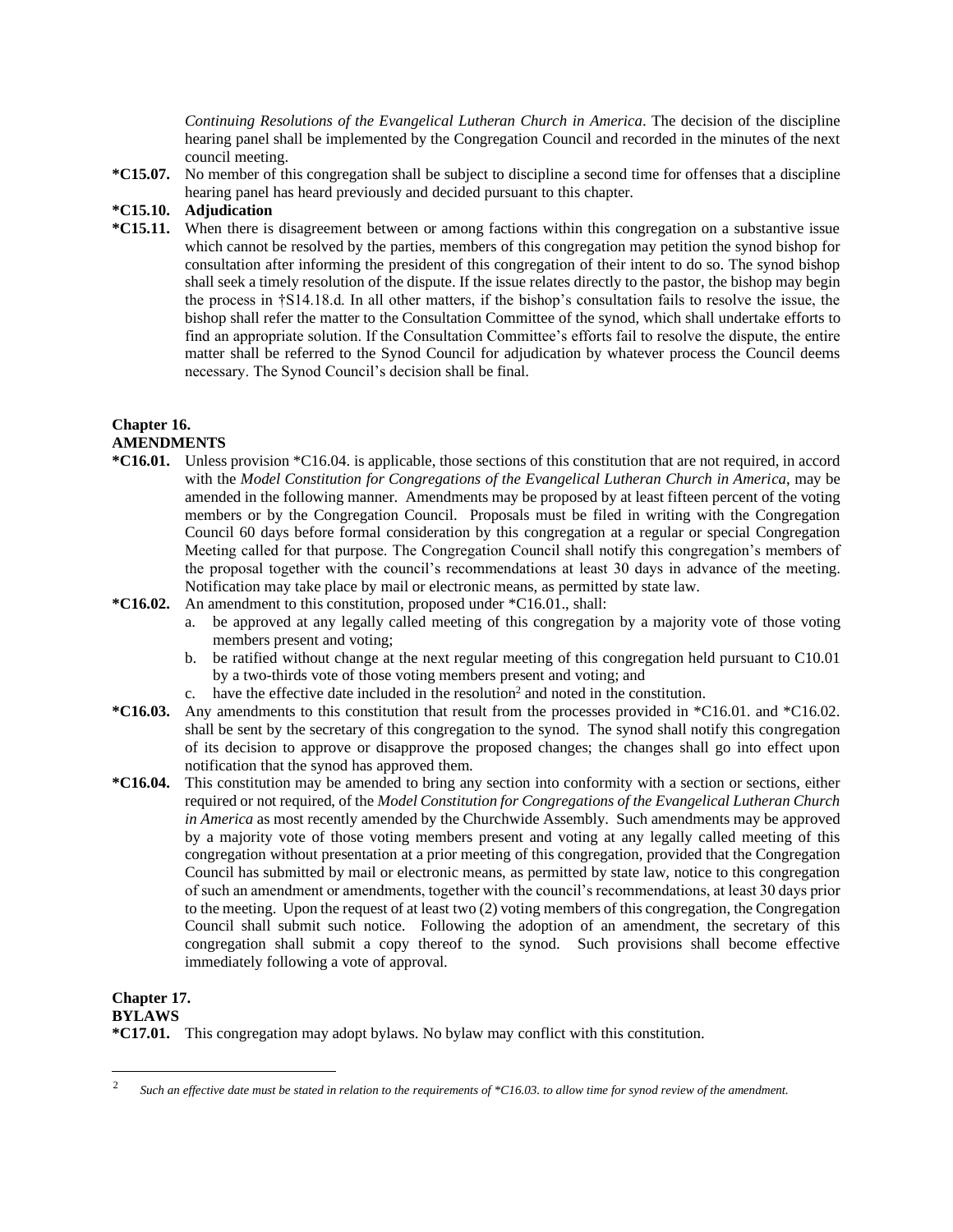- **\*C17.02.** Bylaws may be adopted or amended at any legally called meeting of this congregation with a quorum present by a two-thirds vote of those voting members present and voting.
- **\*C17.03.** Changes to the bylaws may be proposed by any voting member, provided that such additions or amendments be submitted in writing to the Congregation Council at least 60 days before a regular or special Congregation Meeting called for that purpose. The Congregation Council shall notify this congregation's members of the proposal with the council's recommendations at least 30 days in advance of the Congregation Meeting. Notification may take place by mail or electronic means, as permitted by state law.
- **\*C17.04.** Adopted or amended bylaws shall be sent by the secretary of this congregation to the synod.

# **Chapter 18.**

#### **CONTINUING RESOLUTIONS**

- **\*C18.01.** This congregation in a legally called meeting or the Congregation Council may enact continuing resolutions. Such continuing resolutions may not conflict with the constitution or bylaws of this congregation.
- **\*C18.02.** Continuing resolutions shall be enacted or amended by a majority vote of a meeting of this congregation or a two-thirds vote of all voting members of the Congregation Council.
- **\*C18.03.** Adopted or amended continuing resolutions shall be sent by the secretary of this congregation to the synod.

#### **Chapter 19.**

#### **INDEMNIFICATION**

**\*C19.01.** Consistent with the provisions of the laws under which this congregation is incorporated, this congregation may adopt provisions providing indemnification for each person who, by reason of the fact that such person is or was a Congregation Council member, officer, employee, agent, or other member of any committee of this congregation, was or is threatened to be made a party to any threatened, pending, or completed civil, criminal, administrative, arbitration, or investigative proceeding.

## **Chapter 20.**

# **PARISH AUTHORIZATION**

## *[\* Required provisions when congregation is part of a parish]*

- **\*C20.01.** This congregation may unite with one or more other congregations recognized by the synod named in \*C6.01. to form a parish. Except as provided in \*C20.02. and \*C20.03., a written agreement, developed in consultation with the synod and approved by the voting members of each congregation participating in the parish, shall specify the powers and responsibilities that have been delegated to the Parish Council. The Parish Agreement shall identify which congregation of the parish issues calls on behalf of the member congregations or shall establish a process for identifying which congregation issues calls on behalf of the member congregations.
- **\*C20.02.** One congregation of a parish shall issue a call on behalf of the member congregations to a minister of Word and Sacrament or a candidate for the roster of Ministers of Word and Sacrament who has been recommended by the synod bishop to serve the congregations of the parish. Such a call shall be approved prior to issuance by a two-thirds vote at a congregational meeting of each congregation forming the parish. If any congregation of the parish should fail to approve the call, the other congregations of the parish shall have the right to terminate the parish agreement.
- **\*C20.03.** One congregation of a parish may issue a call on behalf of the member congregations to a minister of Word and Service or a candidate for the roster of Ministers of Word and Service who has been recommended by the synod bishop to serve the congregations of the parish. Such a call shall be approved prior to issuance by a two-thirds vote at a congregational meeting of each congregation forming the parish. If any congregation of the parish should fail to approve the call, the other congregations of the parish shall have the right to terminate the parish agreement.
- **\*C20.04.** Any one of the congregations of the parish may terminate their relationship with the pastor as provided in †S14.18.d. of the synod constitution of the synod named in \*C6.01. In such case, the other congregation(s) of the same parish shall have the right to terminate the parish agreement.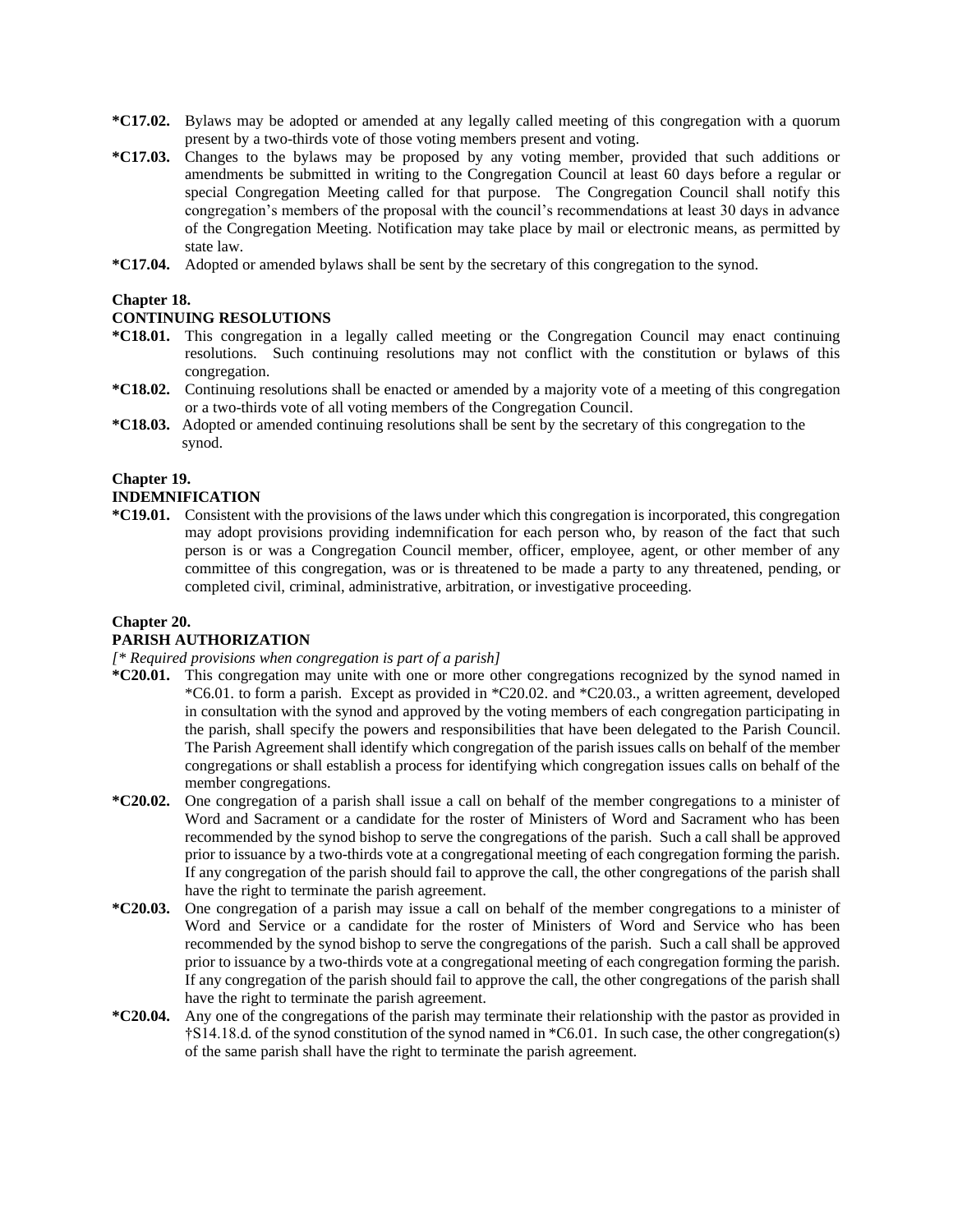- **\*C20.05.** Any one of the congregations of the parish may terminate their relationship with a minister of Word and Service as provided in †S14.43.d. of the synod constitution of the synod named in \*C6.01. In such case, the other congregation(s) of the same parish shall have the right to terminate the parish agreement.
- **\*C20.06.** Whenever a parish agreement is terminated, the call of any rostered minister serving that parish is terminated. Should any congregation that was formerly part of the parish agreement desire to issue a new call to that rostered minister, it may do so in accordance with the call process of this church.

# **Bylaws**

# **Chapter 1.**

# **NAME AND INCORPORATION**

**C1.02.01** For the purpose of this constitution, the congregation of HOPE LUTHERAN CHURCH refers to the term Congregation Council as "Ministries Council" and Committees as "Ministry", which conflicts with terminology in sections required (sections marked by an \*) by ELCA constitutional provision 9.25.b. The congregation of HOPE LUTHERAN CHURCH recognizes the inconsistency and understands the term "Ministries Council" should be substituted for Congregation Council and "Ministry" should be substituted for Committees in the required sections.

#### **Chapter 4.**

#### **STATEMENT OF PURPOSE**

**\*C4.04.01.** This congregation shall develop an organizational structure to be described in the bylaws. The Congregation Council shall prepare descriptions of the responsibilities of each committee, task force, or other organizational group and shall review their actions. Such descriptions shall be contained in continuing resolutions in the section on the Congregation Committees.

> The voting membership of the Ministries Council shall consist of the officers of this congregation and not more than ten nor fewer than five members of this congregation. The not more than ten nor fewer than five members of the Ministries Council shall be nominated one from each standing ministry by that ministry and elected at the annual meeting of this congregation.

# **Chapter 5.**

#### **POWERS OF THE CONGREGATION**

- **C5.01.01.** This congregation's organizational structure shall be comprised of its elected Officers and one representative elected by each of its Ministries. Elections shall occur at the regularly called annual meeting of this congregation.
- **\*C5.02.01.** The powers of this congregation are vested in the Congregation Meeting called and conducted as provided in this constitution and bylaws.

The final decision, responsibility, and accountability in all matters pertaining to this congregation shall be vested in the annual meeting and special Congregation Meetings called in accordance with Chapter 10. CONGREGATION MEETING.

**\*C5.04.01** This congregation shall choose from among its voting members laypersons to serve as voting members of the Synod Assembly as well as persons to represent it at meetings of any conference, cluster, coalition, or other area subdivision of which it is a member. The number of persons to be elected by this congregation and other qualifications shall be as prescribed in guidelines established by the Northwest Synod of Wisconsin of the Evangelical Lutheran Church in America.

> This congregation shall choose at its annual meeting from among its voting members laypersons to serve as voting members of the Synod Assembly as well as persons to represent it at meetings of any conference, cluster, coalition, or other area subdivision of which it is a member.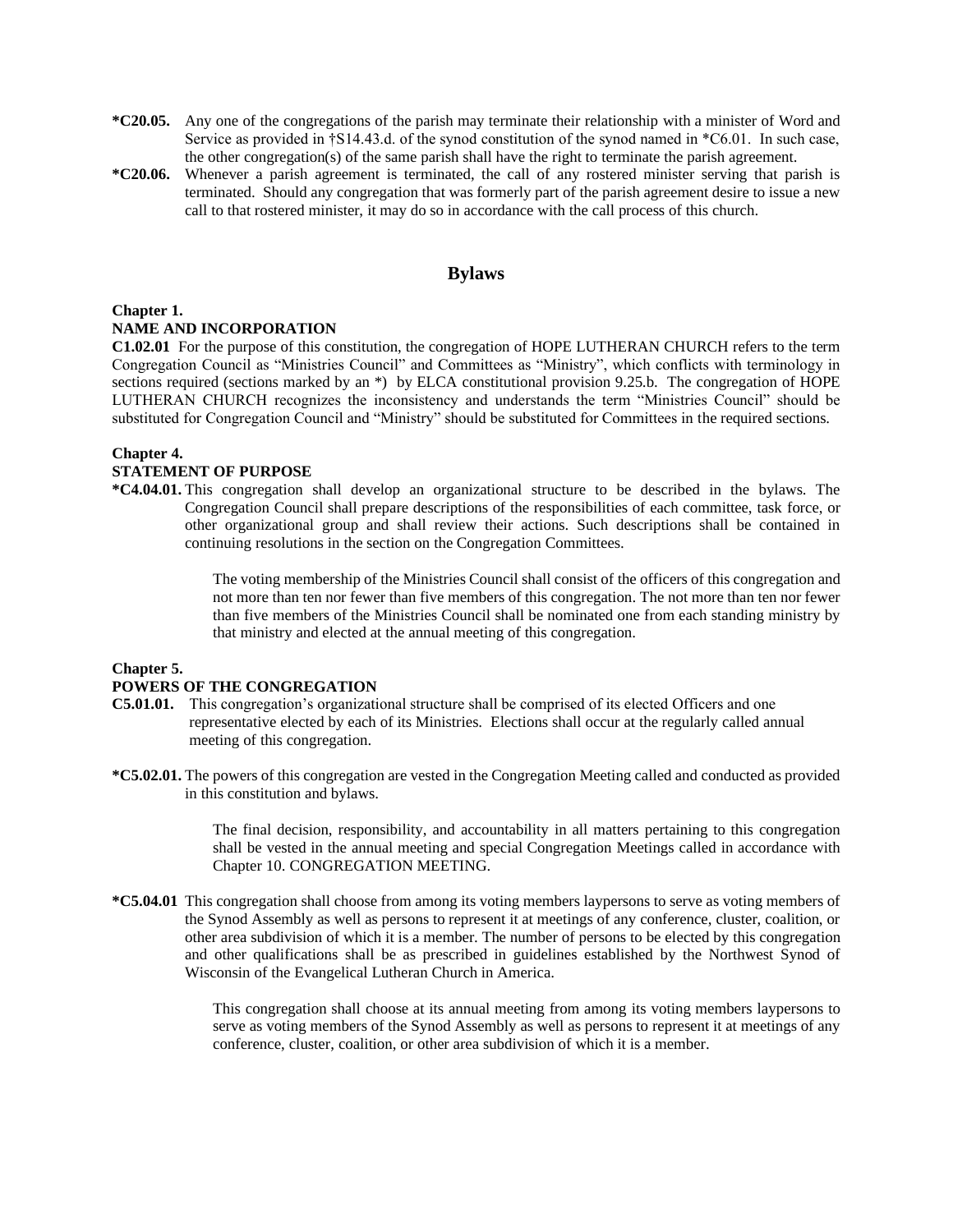#### **Chapter 10.**

#### **CONGREGATION MEETING**

- **C10.01.01** The Annual Meeting of this congregation shall regularly take place in January.
- **C10.01.02** All Officers, Synod Representatives, Nominating Ministry team members and members of the Ministries Council shall be elected at the annual meeting of this congregation. The Ministries Council Representative for each Ministry shall be nominated by members of the ministry and elected at the annual meeting of the congregation. The Council representative will not necessarily be the Ministry's coordinator.

# **Chapter 11.**

#### **OFFICERS**

- **C11.01.01** The Officers of this congregation shall be the President, the Vice-President, the Secretary and the Treasurer of the Ministries Council. These Officers shall work with the Pastor to shepherd the life of the Congregation. The Officers shall be responsible to the congregation and shall prepare reports of their activities and areas of responsibilities for the Ministries Council. These reports will regularly be presented to this congregation at its regularly designated annual meeting.
- **C11.01.02** The President of the Ministries Council shall preside over the meetings of the congregation and the Ministries Council and shall conduct its business according to the Constitution, Bylaws, Continuing Resolutions and Robert's Rules of Order.
- **C11.01.03** The Vice-President of the Ministries Council shall act on behalf of the President if he/she is absent or if he/she cannot accomplish his/her duties.
	- a. The Vice President shall also serve as the President Elect for the Congregation and shall be confirmed for the position as President by a majority vote of the Congregation at the annual meeting one-year following his/her election as Vice President/President Elect. In the event the Congregation fails to confirm the President Elect as President, nominations will be accepted and a vote taken to fill the position of President of the Congregation/Ministries Council.
	- b. The Vice President will also convene the Nominating Ministry as one of the members from the Ministries Council.
- **C11.01.04** The Secretary shall be elected from the slate of nominees at the annual meeting.
	- a. The Secretary shall be responsible for recording, preserving, and disseminating the minutes of the meeting of the congregation and the Ministries Council.
	- b. The Secretary shall also oversee the preservation and updating of the Constitution, Bylaws and Continuing Resolutions of this congregation.
- **C11.01.05** The Treasurer of the Ministries Council shall keep the books of account of the congregation. The disbursement of all funds will be reviewed and approved by the Council.
	- a. The Treasurer shall make monthly reports of all financial transactions to the Ministries Council and to the congregation at its annual meeting.
	- b. The Treasurer is responsible for making monthly remittance of benevolence receipts to the treasurer of the synod.
	- c. The Treasurer will meet regularly with the Fiscal Affairs Ministry if such a Ministry is convened by the Ministries Council.

# **Chapter 12.**

# **MINISTRIES COUNCIL**

- **C12.01.01** The Ministries Council shall consist of the Officers of the congregation and representation from the Standing Ministries duly elected as stated in C05.01.01 and C10.01.02.
- **C12.01.02** The Ministries Council shall have the power to appoint a high school age youth to serve on Ministries Council as a nonvoting youth representative (voting rights if youth is a confirmed member).
- **C12.01.0**3 The duties of the Council Representative include reporting to the Ministries Council the activities of the Ministry team and provide a council report to the ministry team, participate in council discussions and vote on behalf of the Ministry team and congregational interests in accordance with the congregation's vision and mission.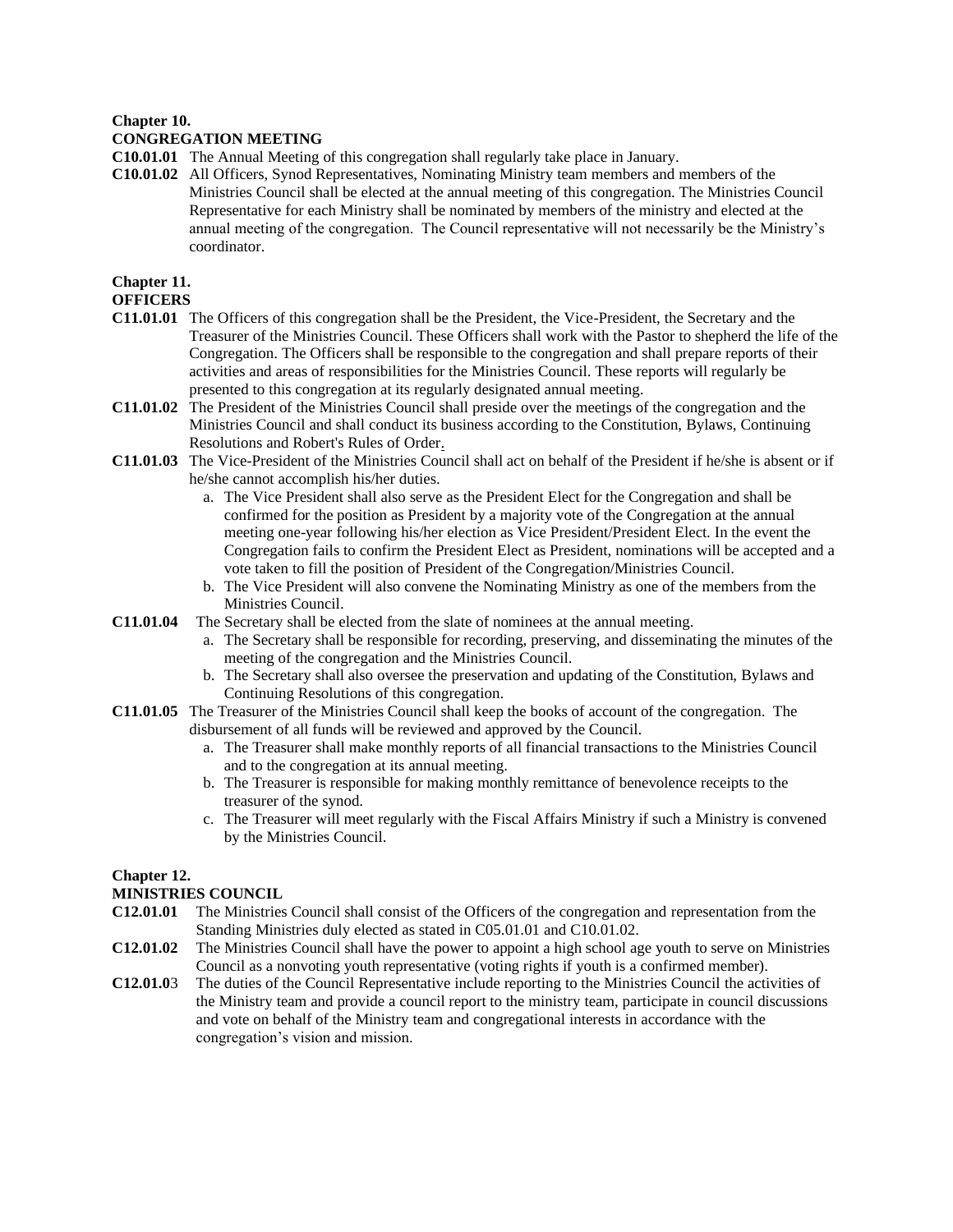#### **Chapter 13.**

## **CONGREGATION COMMITTEES**

- **C13.07.01** The Executive Ministry in cooperation with the Ministries Council representatives shall set and distribute the council agenda.
- **C13.07.03** Each Ministry shall strive to include no fewer than four members, counting the Council Representative, but not including the pastor. As they work to carry out their duties all Ministries are reminded it is our need to serve God!
- **C13.07.04** The responsibility of the Ministry Team Coordinator shall include scheduling the meetings, recording of minutes, communicating the agenda and presiding over the ministry team meetings. Delegation of these responsibilities shall be at the Coordinator's discretion.
- **C13.07.05** Ministry teams are expected to operate according to the intent of their Ministry Plan as approved by the congregation. Exceeding budgeted expenditures or committing the congregation to items not specified in that Ministry's plan requires Council approval.

#### **C13.09.01 Mission and Outreach Ministry**

HOPE Lutherans Mission and Outreach effort exists for the purpose of actively responding to God's call to be loving, forgiving, compassionate and courageous in offering God's love through Christ Jesus to all people. Accordingly, HOPE's Mission and Outreach goals are as follows:

- a. Investigate, articulate, and continually hold before the people of HOPE a vision for Mission and Outreach that extends to all people in need, physically or spiritually, remembering that Jesus said: As you have done it to the least of these, you have done it to me. (Mt. 25:40)
- b. Determine, through study and congregational reflection and conversation, social conditions locally, nationally and globally which HOPE might affect through loving, compassionate and courageous service.
- c. Invite and challenge the people of HOPE to personally participate in living HOPE's vision for Mission and Outreach through mission projects in which they may engage, through partnering with the church wide units of the ELCA, other congregations of the ELCA or the River Falls' community and organizations of care such as Habitat for Humanity, through first fruits sharing of all financial resources consistent with our commitment to synod and church wide benevolence.
- d. Actively engage in creating opportunities for unchurched people who are seeking to experience and explore the spiritual life as well as a relationship with a faith community.

# **C13.09.02 Membership and Congregational Life Ministry**

The Membership and Congregational Life Ministry shall work toward deepening the spirituality of the members of this congregation and inviting those who do not know the gospel of Christ Jesus to learn of it in this faith community by:

- a. Studying this congregation and community to see that our worship focuses on God's presence with and in this congregation and speaks to people's needs.
- b. Developing programs to involve all members of this congregation in worship, learning, witness, service, fellowship and support.
- c. Identifying persons and/or families seeking a faith community in which to grow spiritually and inviting them to participate in the life of HOPE Lutheran.
- d. Developing, shepherding and supporting the involvement of all worshipers in a fellowship time for each service.
- **e.** Developing programs that make every person feel welcomed and included at HOPE Lutheran.

#### **C13.09.03 Communications Ministry**

The Communications Ministry will be responsible for ensuring that all members of the congregation and the community are aware of the vision, missions, programs, goals, and actions to which God calls HOPE Lutheran Church by:

- **a.** Maintaining information on all persons associated with HOPE Lutheran, including contact information such as telephone numbers, mailing addresses and electronic addresses where possible.
- b. Providing regular contact with all persons associated with HOPE Lutheran.
- c. Developing and employing a variety of ways to reach members and others in the community, informing them about HOPE Lutheran Church. This might include electronic mailing lists, newsletters, flyers, pamphlets, brochures and other media that is effective.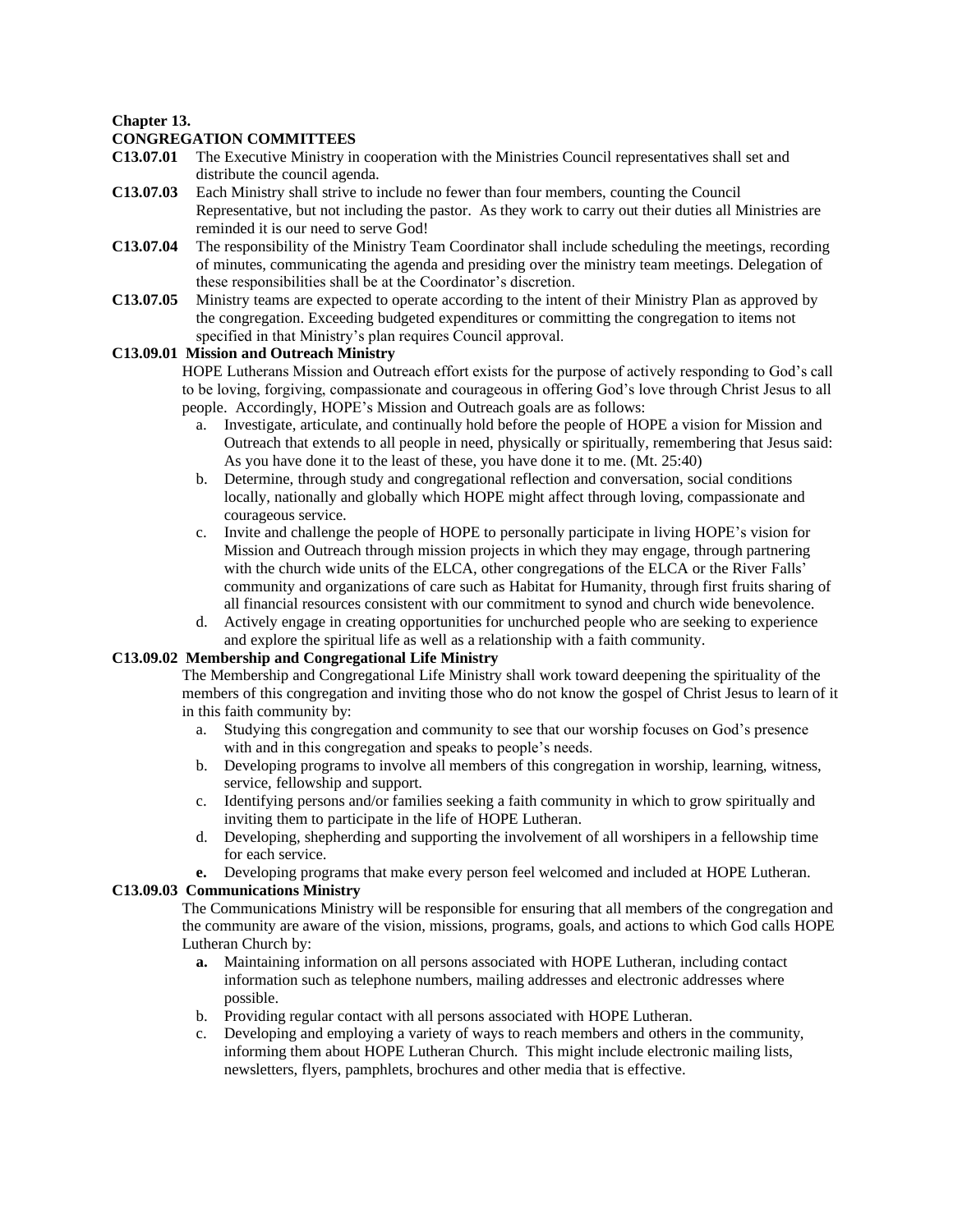- **d.** Planning and coordinating advertisements and other notices that will inform the public about HOPE Lutheran Church.
- e. Reporting to the Congregation a full list of membership including baptized, confirmed, voting and associate members at the annual meeting or as requested by the Ministries Council.
- f. Responsible for notifying members of the Ministries' agendas, minutes, meeting times and dates, and to whom questions, comments and/or concerns may be directed.

#### **C13.09.04 Worship Ministry**

The Worship Ministry shall assure that worship at HOPE Lutheran is conducted with regard for the Gospel of Jesus Christ and the norms of the Lutheran tradition as interpreted by the Evangelical Lutheran Church of America. Working cooperatively with the pastor to maintain dynamic, active and vital worship to God's glory by:

- a. Planning and coordinating musical support for all regularly scheduled worship services, scheduling and arranging for special music when appropriate.
- b. Arranging and scheduling volunteers and planning for physical materials, including bulletins, hymnals, and all other items needed for worship.
- c. Arranging for pastoral supply during vacations and absences of the Pastor.
- d. Encouraging and arranging for regular involvement by Lay members in the worship ministry of HOPE Lutheran.
- e. Engage in ongoing review of the worship program. As worship is considered the point from which all other Ministries evolve, the Ministry shall study, pray about, reflect on and research dynamic worship utilizing both new and old ways of proclaiming the Gospel. The Ministry is encouraged to continually seek new resources for worship that grow out of the Lutheran tradition and are meaningful to all who worship at HOPE Lutheran.

#### **C13.09.05 Education Ministry**

Recognizing that nurturing in faith is Spirit-led, the education ministers and pastor will seek to engage all ages in learning opportunities by:

- a. Offering children, youth and adult programs that will be defined, given life, and reviewed for value to ministry within and beyond congregational life.
- b. Inspiring the development, training, support and celebration of those called to facilitate learning.
- c. Including formal and informal groups for study and reflection to challenge and renew the faith journey of all people. Age specific groups as well as age-integrated opportunities will be created.
- d. Encouraging youth to consider serving on the Ministries Council as the Youth Representative.
- e. Using teaching tools which will include but are not limited to those published or approved by the Evangelical Lutheran Church of America.

# **C13.09.06 Property Ministry**

The Property Ministry shall assist the Ministries Council as its trustees of this congregation by:

- a. Maintaining and protecting congregational property whether owned or leased.
- b. Proper drafting of leases and planning for spaces for education and worship.
- c. Making arrangements for property and liability insurance on behalf of the congregation.
- d. Meet regularly with the holder of any leases and/or any congregational maintenance employees, and making recommendations to the Ministries Council on the status of our contract.
- e. Anticipating future property needs and making recommendations to the Ministries Council regarding such needs.

# **C13.10.01 Fiscal Affairs Ministry**

Fiscal Affairs Ministry shall be convened when deemed necessary by the Ministries Council. Until convened, the Ministries Council will work with the treasurer to receive, record and oversee all gifts to the congregation, deposits and investments by:

- a. Defining a ministry plan based on congregational vision to include support of the wider ministry being carried on in its behalf by the ELCA and the Northwest Synod of Wisconsin.
- b. Presenting the ministry plan to the congregation for review a minimum of two weeks prior to and again at the annual meeting.
- c. Providing information to the independent Audit Ministry which will do an annual review of accounts. (see C13.03).
- d. Assuring that the Audit Ministry report is included in the annual report for the **C**ongregational meeting in January of every year.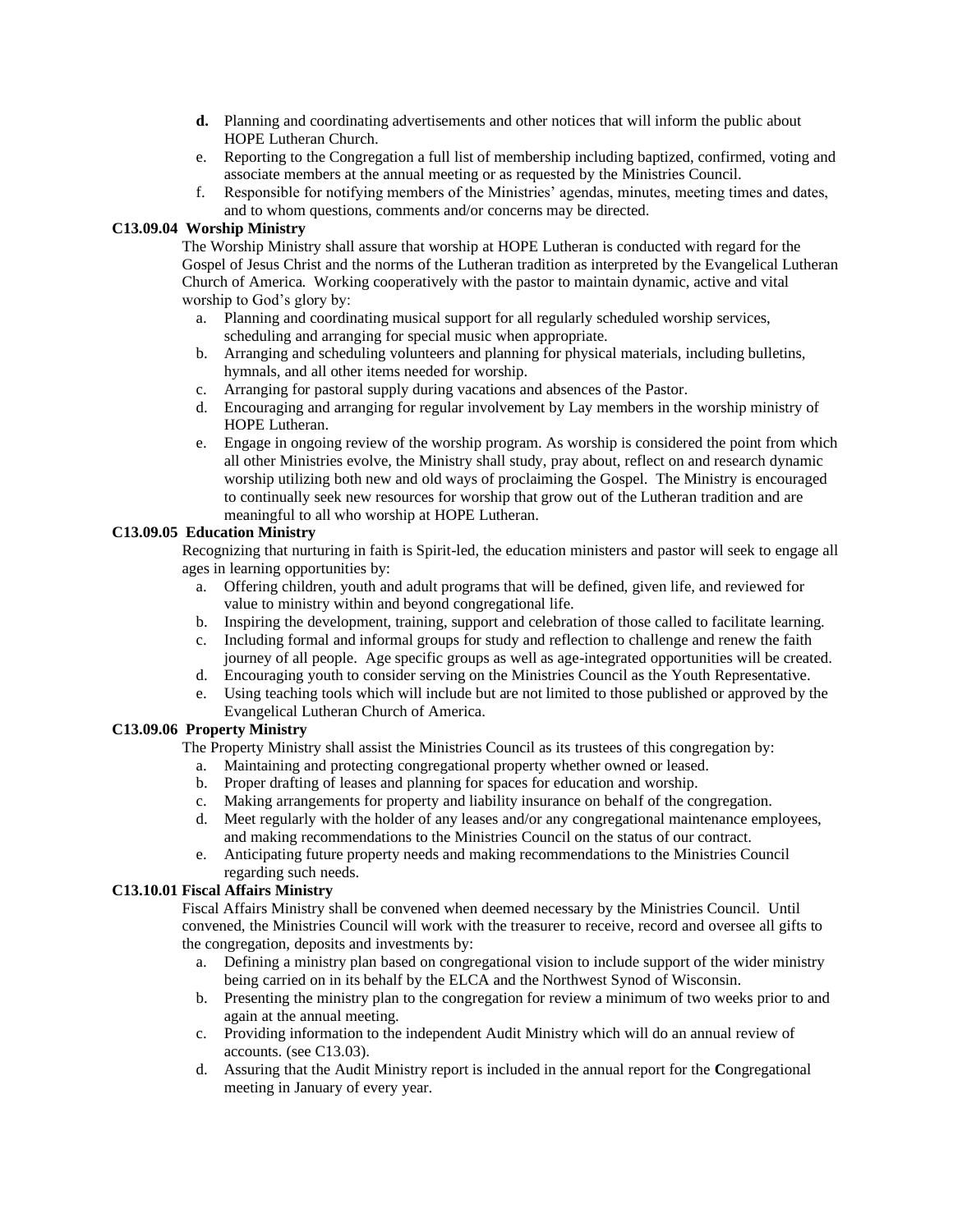- **C13.10.02 Nominating Ministry** The Nominating Ministry is expected to compile a slate of Officer candidates, Synod Assembly Representatives and Nominating Ministry candidates no later than December 1st in advance of the annual congregational meeting. Those names shall be presented to the congregation in the report for the annual meeting.
- **C13.10.03 Audit Ministry** Audit Ministry will do an annual review of accounts and report to the congregation at the annual meeting.
- **C13.10.04 Memorial Ministry**  Memorial Ministry will oversee all memorials given to HOPE. They will have the power to distribute non-designated funds as they see appropriate, with Ministry Council approval.
- **C13.10.05 Stewardship Ministry**  The Stewardship Ministry shall focus on year-round giving of time, talent and resources to support the vision and mission of the congregation.
- **C13.10.06 Personnel Ministry**  The Personnel Ministry carries out the obligations of the congregation as employer.
	- a. Deals with policies and procedures related to: human resources, job descriptions, performance feedback practices, record keeping.
	- b. Reviews and Recommends Compensation and Benefit guidelines.
	- c. Meets yearly or more often as needed and makes recommendations to the Ministries Council.
- **C13.10.07 Pastor/Parish Relationship Ministry** The past presidents shall constitute a pastor/parish relationship team to foster and nurture the relationship of pastor and congregation.
	- a. Helps the pastor better understand the congregation, and the congregation better understand the pastor—for the sake of their ministry together.
	- b. Meets as needed and makes recommendations to the Pastor and current President.
- **C13.10.08 Ad Hoc**  Other Non Standing Ministries of this congregation may be formed, as the need arises, by decision of the Ministries Council.

#### **Chapter 16.**

#### **AMENDMENTS**

**\*C16.01.01.** Unless provision \*C16.04. is applicable, those sections of this constitution that are not required, in accord with the *Model Constitution for Congregations of the Evangelical Lutheran Church in America*, may be amended in the following manner. Amendments may be proposed by at least fifteen percent of the voting members or by the Congregation Council. Proposals must be filed in writing with the Congregation Council 60 days before formal consideration by this congregation at a regular or special Congregation Meeting called for that purpose. The Congregation Council shall notify this congregation's members of the proposal together with the council's recommendations at least 30 days in advance of the meeting. Notification may take place by mail or electronic means, as permitted by state law.

Electronic means sent to the last known address shall fulfill the requirement of notification.

**\*C16.04.01.** This constitution may be amended to bring any section into conformity with a section or sections, either required or not required, of the *Model Constitution for Congregations of the Evangelical Lutheran Church in America* as most recently amended by the Churchwide Assembly. Such amendments may be approved by a majority vote of those voting members present and voting at any legally called meeting of this congregation without presentation at a prior meeting of this congregation, provided that the Congregation Council has submitted by mail or electronic means, as permitted by state law, notice to this congregation of such an amendment or amendments, together with the council's recommendations, at least 30 days prior to the meeting. Upon the request of at least two (2) voting members of this congregation, the Congregation Council shall submit such notice. Following the adoption of an amendment, the secretary of this congregation shall submit a copy thereof to the synod. Such provisions shall become effective immediately following a vote of approval.

Electronic means sent to the last known address shall fulfill the requirement of notification.

# **Chapter 17.**

# **AMENDMENTS**

**C17.01.01** Electronic communication sent to the last known email address fulfills the requirement of "mail" **C17.04.01** Electronic communication sent to the last known email address fulfills the requirement of "mail"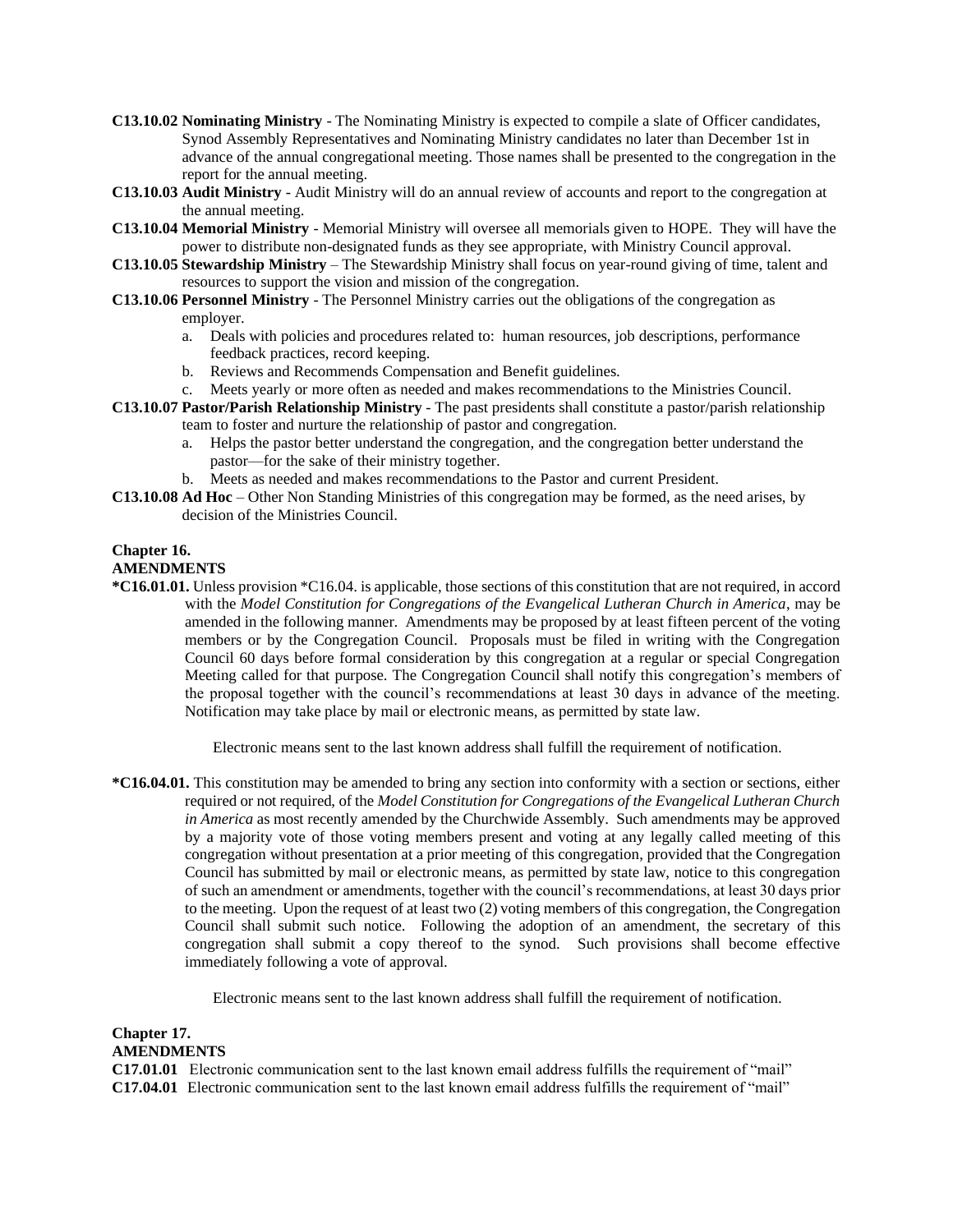# **Continuing Resolutions**

# **Chapter 12.**

# **MINISTRIES COUNCIL**

**C12.05.A13**. The Ministry Plan shall include a summary of activities and accomplishments of the current year and anticipated goals and budgets for the upcoming year.

#### **Chapter 14.**

#### **MINISTRIES OF HOPE LUTHERAN CONGREGATION**

#### **C14.01.A13** Conflict Resolution Process

 Conflict Resolution Process – In accordance to scripture, when conflicts do arise within the congregation the following process shall be followed. Each level in the hierarchy presumes the preceding level did not resolve the conflict. Number one may not be skipped, unless the person is accusing someone of abuse or harassment. None of these steps can be taken anonymously unless the person is accusing someone of abuse or harassment.

- 1. Talk directly with the person with whom you are in conflict explain your concerns and listen intently to the other person's viewpoint.
- 2. If the conflict is with a Ministry Team discuss with the Ministry Team Coordinator.
- 3. If conflict is with a staff member discuss conflict with their supervisor
- 4. If conflict is with the pastor or another congregational member discuss with the Congregation President whose task is to explain and assist through the rest of the process, not to act as a judge in resolving the issue.
- 5. Visit with person again with  $3<sup>rd</sup>$  party along.
- 6. Executive Ministry Team
- 7. Ministries Council
- 8. Synod

# **Chapter 15.**

#### **DISCIPLINE OF MEMBERS AND ADJUDICATION**

**\*C15.01.A13.** Persistent and public denial of the Christian faith, willful or criminal conduct grossly unbecoming a member of the Church of Christ, continual and intentional interference with the ministry of this congregation, or willful and repeated harassment or defamation of member(s) of this congregation is sufficient cause for discipline of a member. Prior to disciplinary action, reconciliation and repentance will be attempted following Matthew 18:15–17, proceeding through these successive steps, as necessary: a) private counsel and admonition by the pastor, b) censure and admonition by the pastor in the presence of two or three witnesses, c) written referral of the matter by the Congregation Council to the vice president of the synod, who will refer it to a consultation panel drawn from the Consultation Committee of the synod, and d) written referral of the matter by the consultation panel to the Committee on Discipline of the synod. If, for any reason, the pastor is unable to administer the admonitions required by paragraphs a. and b. hereof, those steps may be performed by another pastor chosen by the Executive Committee of the Congregation Council.

> Conflict Resolution Process – In accordance to scripture, when conflicts arise within this congregation, the following process shall be followed. Each level in the hierarchy presumes the preceding level did not resolve the conflict. Number one may not be skipped, unless the person is accusing someone of abuse or harassment. None of these steps can be taken anonymously unless the person is accusing someone of abuse or harassment.

- a. Talk directly with the person with whom you are in conflict. Explain your concerns and listen intently to the other person's point of view.
- b. If the conflict is with a ministry team, discuss with the ministry team coordinator.
- c. If the conflict is with a staff member, discuss conflict with the supervisor.